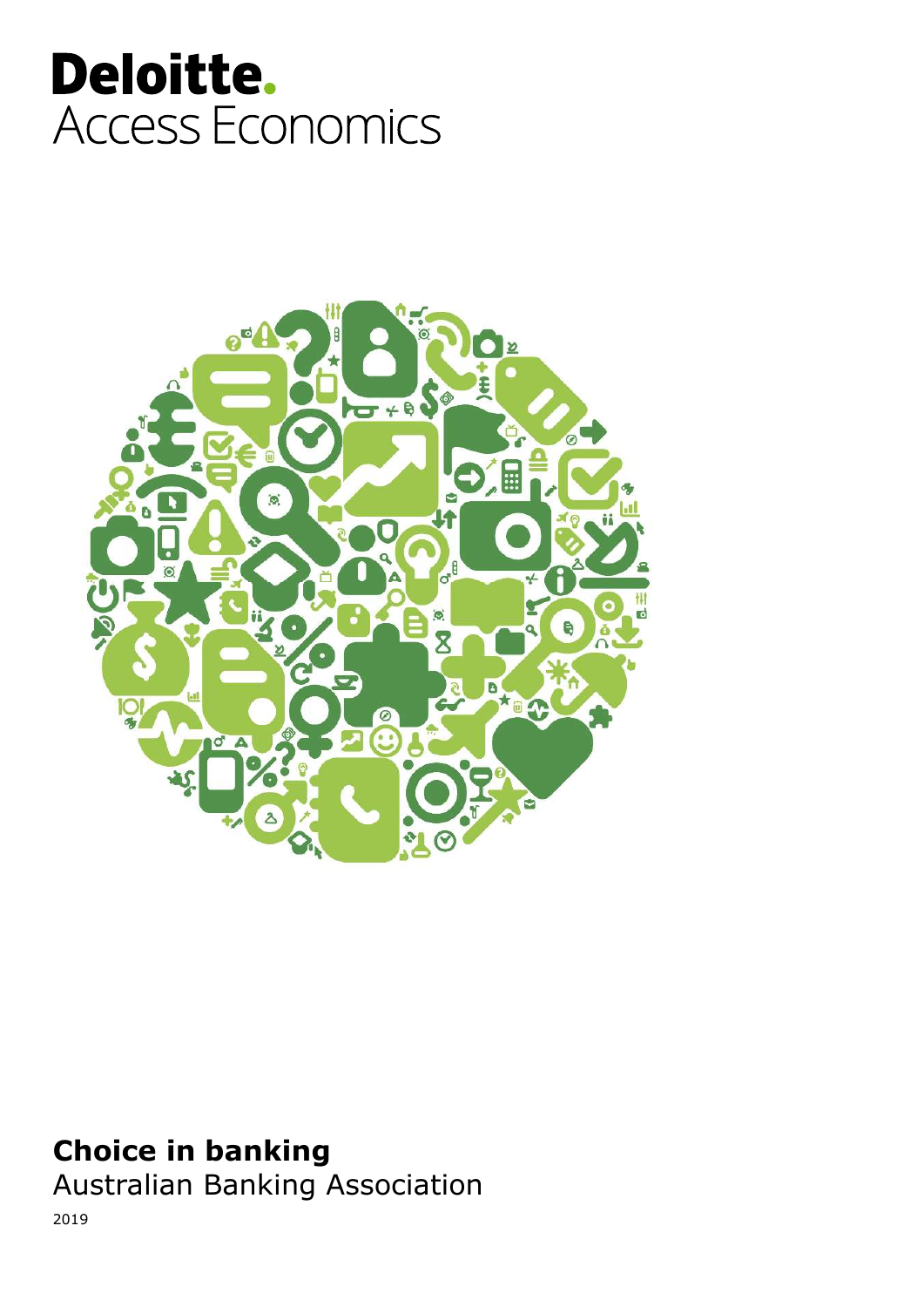## Contents

| Executive summary       |                                           |                                                                                                                                                                                                             |                                        |  |
|-------------------------|-------------------------------------------|-------------------------------------------------------------------------------------------------------------------------------------------------------------------------------------------------------------|----------------------------------------|--|
| 1                       | Retail banking in Australia               |                                                                                                                                                                                                             | 1                                      |  |
|                         | 1.1<br>1.2<br>1.3                         | State of competition<br>Importance of switching<br>This report                                                                                                                                              | 1<br>3<br>3                            |  |
| 2                       | Choice in banking                         | 5                                                                                                                                                                                                           |                                        |  |
|                         | 2.1<br>2.2<br>2.3<br>2.4<br>$2.5^{\circ}$ | Providers and products<br>Everyday transaction accounts<br>Credit cards<br>Mortgages<br>Key differences between products and cohorts                                                                        | 6<br>8<br>9<br>10<br>11                |  |
| 3                       | Switching in banking                      | 13                                                                                                                                                                                                          |                                        |  |
|                         | 3.1<br>3.2<br>$3.3 -$<br>3.4<br>3.7       | Most consumers are satisfied<br>Consumers are actively looking at their options<br>Tools to aid choice<br>Barriers and costs<br>3.5 Decision to switch<br>3.6 Assessing switching levels<br>Looking forward | 14<br>15<br>17<br>20<br>23<br>25<br>26 |  |
|                         | Conclusions                               |                                                                                                                                                                                                             | 28                                     |  |
| References              |                                           |                                                                                                                                                                                                             |                                        |  |
| Limitation of our work  |                                           |                                                                                                                                                                                                             |                                        |  |
| General use restriction |                                           |                                                                                                                                                                                                             |                                        |  |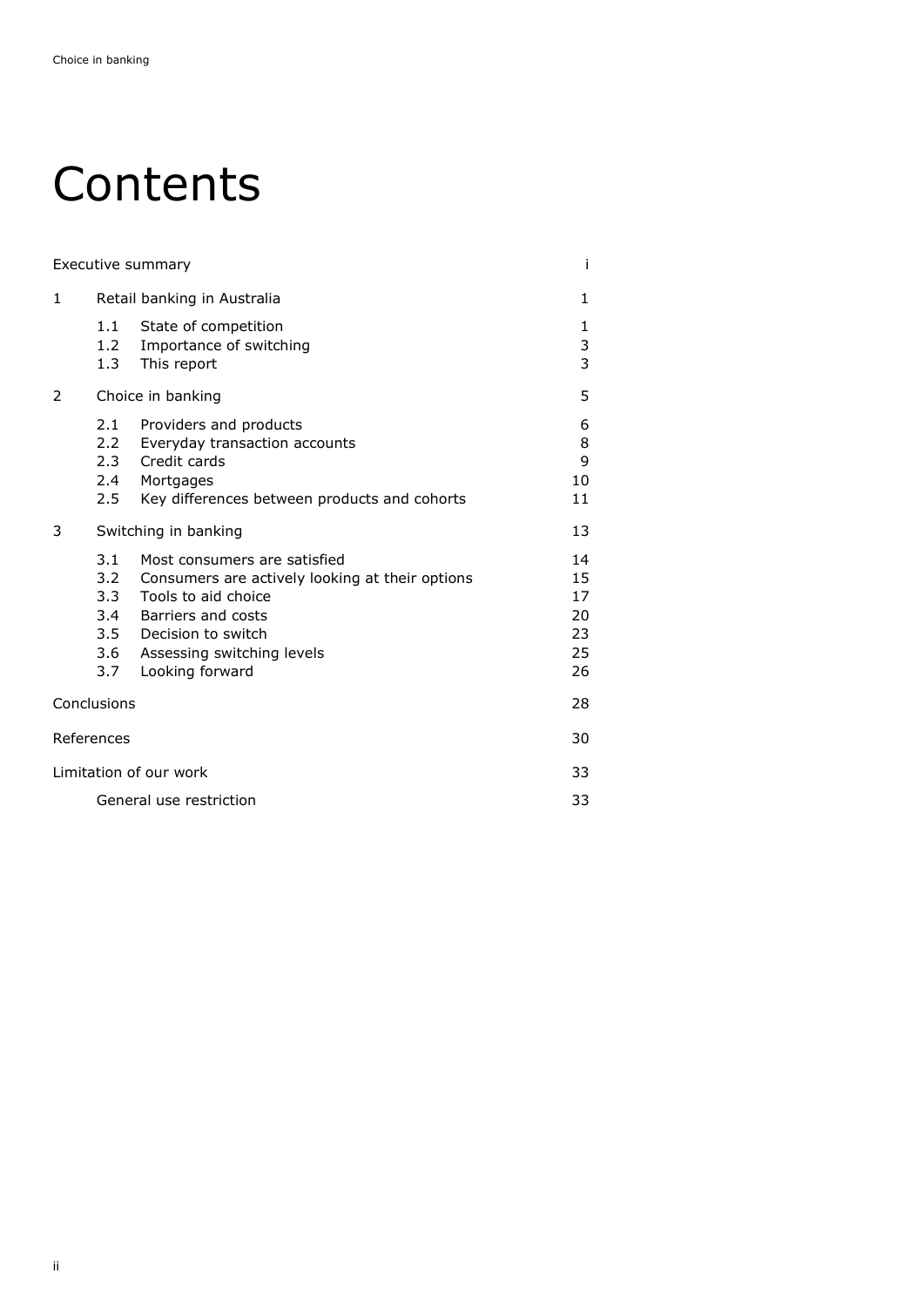### Executive summary

There are a wide range of providers and products in the retail banking market in Australia. Consumers benefit from the ability to choose between products and providers in order to meet their needs and preferences.

Recently, a number of public policy discussions have raised concerns about competition in the banking sector. Specifically, consumer switching behaviour in retail banking has been the subject of discussion by the Productivity Commission and the Australian Competition and Consumer Commission.

The ability to switch allows individuals to obtain a product that is better suited to their needs while also, more broadly, support competition in the overall market.

A range of factors – including innovation, information and barriers to entry – will determine the nature and intensity of competition in the retail banking market. One of these is the ability of consumers to switch. If consumers can pose a credible threat of leaving their existing provider, this creates competitive tension. However, this does not mean that there is an optimal or ideal rate of switching (The Australian Government the Treasury, 2017).

Deloitte Access Economics was engaged to explore the factors that motivate consumer choices in retail banking. This report uses new evidence from a nationally representative survey of Australian retail banking consumers to understand the underlying preferences driving consumer choices over banks throughout a customer's relationship to their bank.

This choice process and relationship is represented in Figure i.



Figure i: Choice process across a consumer-bank relationship

Source: Deloitte Access Economics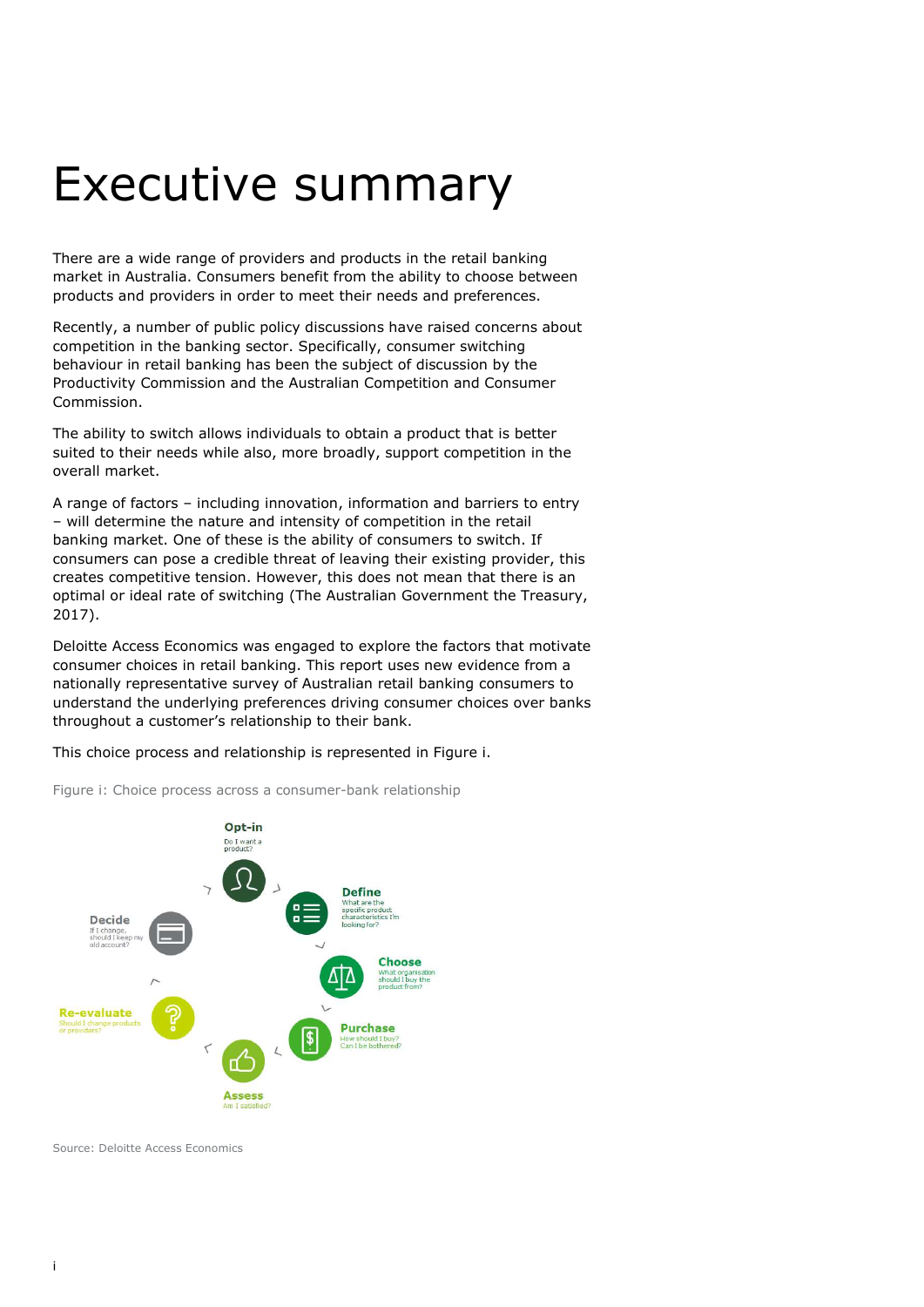#### Choice in banking

We find that a variety of factors are important for consumers when choosing banking providers. Price-related factors are clearly important to consumers. Across the three products we examined, most people said that price factors were 'very important' or 'important' – 74% of transaction account owners, 76% of credit card owners and 87% of mortgage holders respectively.

Conversely, this means that up to a quarter of consumers think that pricerelated factors are 'unimportant', or neither 'important' nor 'unimportant'. Consumers also value other factors, such as product features and bank characteristics.

For example, 88% of credit card owners say fraud protection is 'very important' or 'important'. This is almost as high as the proportion who say that fees are 'very important' or important (91%). Similarly, more than four in every five (84%) everyday transaction account holders say that customer service is 'very important' or 'important' – a greater proportion than those who think price is 'very important' or 'important'.

#### Consumers are aware of their options

As pictured in Figure i, consumers have the ability to make regular choices around their banking products. To make informed choices, consumers need to be aware of the other products that are available.

Our research finds that most consumers are aware of other options. Around a quarter (24-27%) of all product owners have received advertising or other unsolicited material from other banks in the last 12 months.

Even more consumers actively seek out this information and explore their options with other banks. More than one in five (22%) everyday transaction account owners, as well as 23% of credit card owners and 25% of mortgage holders, have looked at other options or asked someone they know for advice about another bank in the last 12 months.

There are a number of tools available to help consumers search for products and providers. More than a quarter (27%) of everyday transaction account owners, 27% of credit card owners and 29% of mortgage holders have used online comparison websites or reviews in the last 12 months.

Our survey finds that overall financial literacy in Australia is low – only 18% of respondents gave correct responses to a standard financial literacy test. To make informed choices, consumers should also be able to understand the differences between different products in terms of financial value. Ongoing financial literacy education and the availability of affordable advice is therefore paramount.

#### Consumers re-evaluate their choices

Given that most consumers are aware of, and have the tools to assess, the product offerings of other banks, they face choices around whether to stay with their existing provider or open an account with a new provider.

Table i shows that, majority of consumers are satisfied with their bank. Around 1 in 5 consumers have actively considered other banks. Further, 15% of everyday transaction account owners, 10% of credit card owners and 5% of mortgage holders responding to the survey have opened an account with another bank in the last 12 months.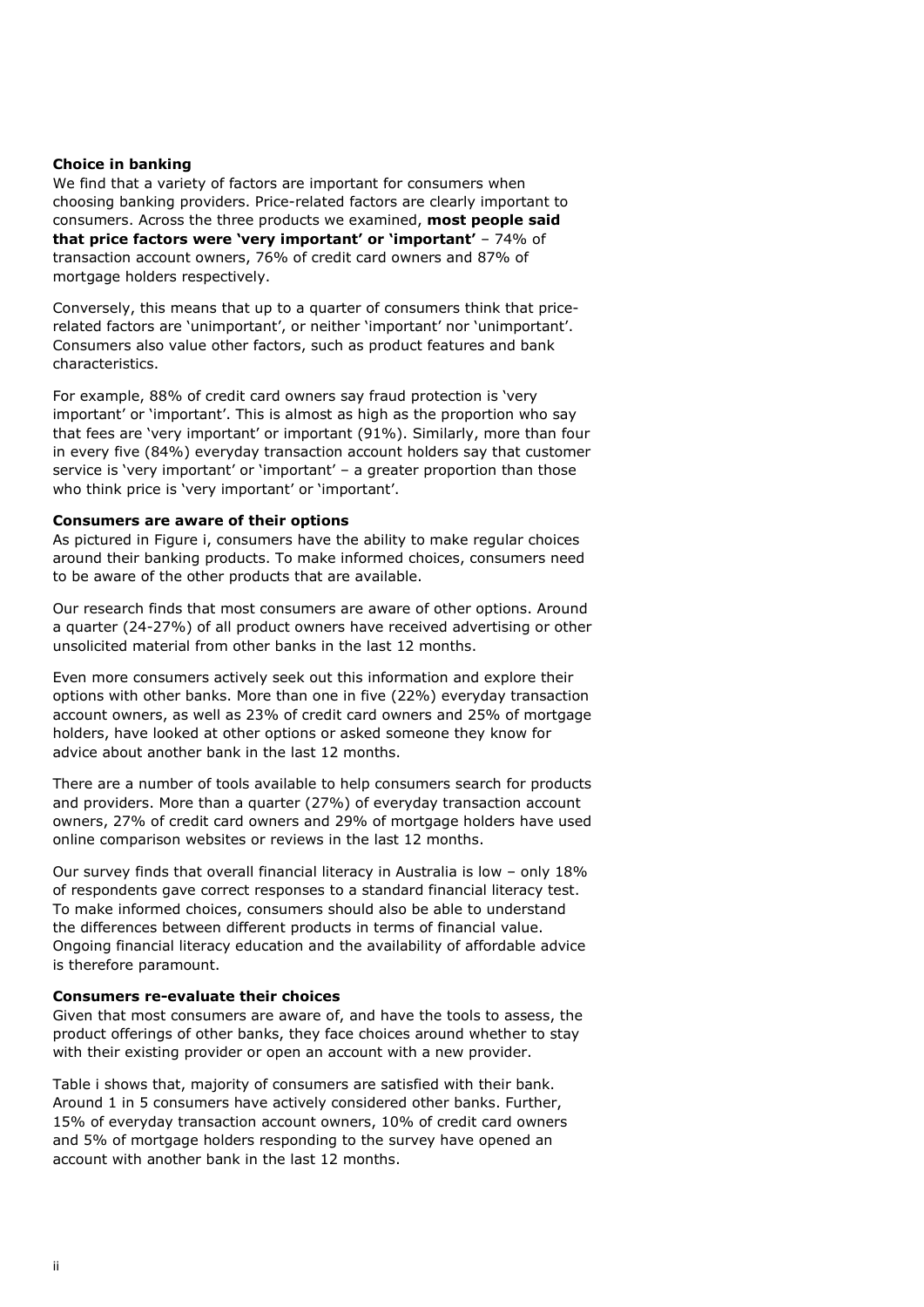Table i: Choice process in the last 12 months, by product type

|                        | <b>Everyday</b><br>transaction | <b>Credit card</b> | <b>Mortgage</b> |
|------------------------|--------------------------------|--------------------|-----------------|
| Satisfied              | 79%                            | 75%                | 67%             |
| Actively searching 22% |                                | 21%                | 23%             |
| Switched               | 15%                            | 10%                | 5%              |

Source: Deloitte Access Economics

That is, switching is not as high for mortgages as it is for everyday transaction accounts, despite mortgage owners being the least satisfied with their current bank. However, this could be because mortgage owners consider more factors to be important when choosing a bank, and these are not as readily satisfied in the market. Another contributing factor to low mortgage switching rates could also be low and stable interest rates over the last decade.

At the same time, most consumers are satisfied (67-79%), though some do actively search, compare and consider alternative providers and products (21-23%). While switching is considered easy, there are perceived difficulties with switching, notably in changing payments across to a new bank (8-26%).

Though most of those who have opened an account with another bank find this process straightforward, some barriers do remain.

For many of those who do not open another account, this is not because of a perception that it would be too difficult or costly to change. Rather, 59% of everyday transaction account owners, 49% of credit card owners and 24% of mortgage holders say that they did not open a new account because they are comfortable with their existing provider.

Switching rates of between 5-15% across the three banking products are consistent with the range seen in other jurisdictions. This implies that around 2.8 million adult Australians change their banking relationships every year.<sup>1</sup> The UK Competition and Markets Authority estimates the annual rate of switching to be 3% for personal transaction accounts (Competition & Markets Authority, 2015). In the US, 11% of consumers left their bank in the past year for their personal transaction accounts (Accenture, 2017). A consumer survey in New Zealand has also found that 5% of banking consumers had switched banks for any product in the past year (Consumer, 2018).

Rates of switching are not as high as in some other markets, such as energy, where 29% of residential electricity householders say they have switched energy companies or energy plans in the last year (Newgate Research, 2017). However, switching in the energy market may in part be driven by high and volatile electricity prices and public campaigns to encourage switching, such as One Big Switch.

<sup>&</sup>lt;sup>1</sup> Based on population 18 and over, June 2018, ABS Cat No 3101.0, minus those without a transaction account, which is just over 2% of the adult population, https://www.nab.com.au/content/dam/nabrwd/documents/reports/financial/2014 measuring-financial-exclusion-in-australia.pdf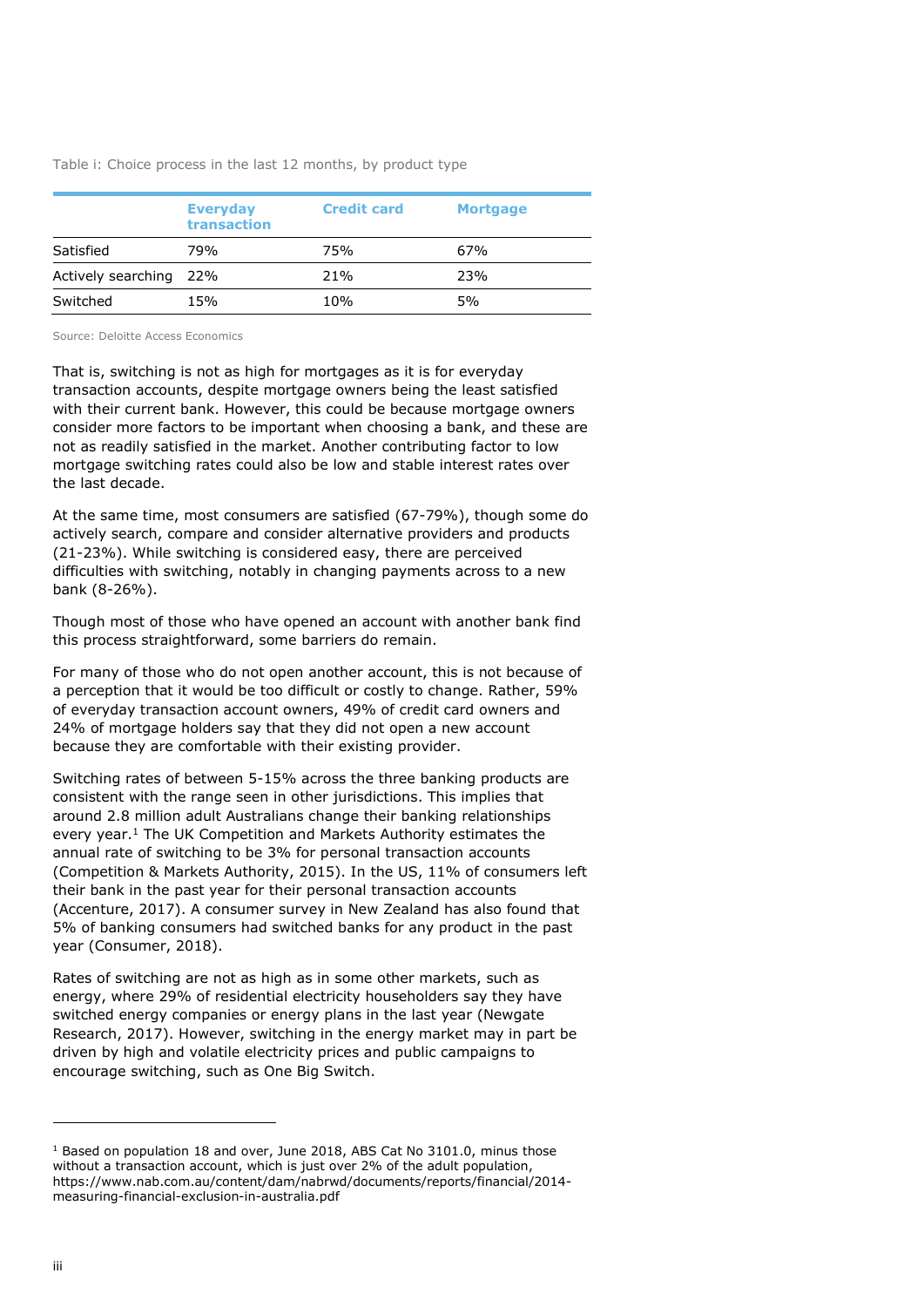These switching rates are moderately higher than for car insurance, where only 6% of car insurance holders changed from their previous company in the previous year (Roy Morgan, 2018). Telecommunications comparison website WhistleOut also found that 46% of mobile phone users have never changed their phone plan unless they upgrade their phone (Elsworth, 2017).

In this report, we see that the factors and processes driving choice over financial products can be complex. While prices are important (three in four banking customers think so), there are other service and safety factors that ensure non-price competition remains an important factor of choice.

Competition in banking is robust as suggested by the pace of price matching, high levels of innovation and regulatory oversight in the sector. It is also continuing to strengthen, after some moderation during the Global Financial Crisis.

Consumer behaviour in regards to searching and switching can be a reflection of their preferences over products and providers, the availability of options to meet these preferences, as well as the level of competition among banks. We find that consumer switching is 5-15% each year.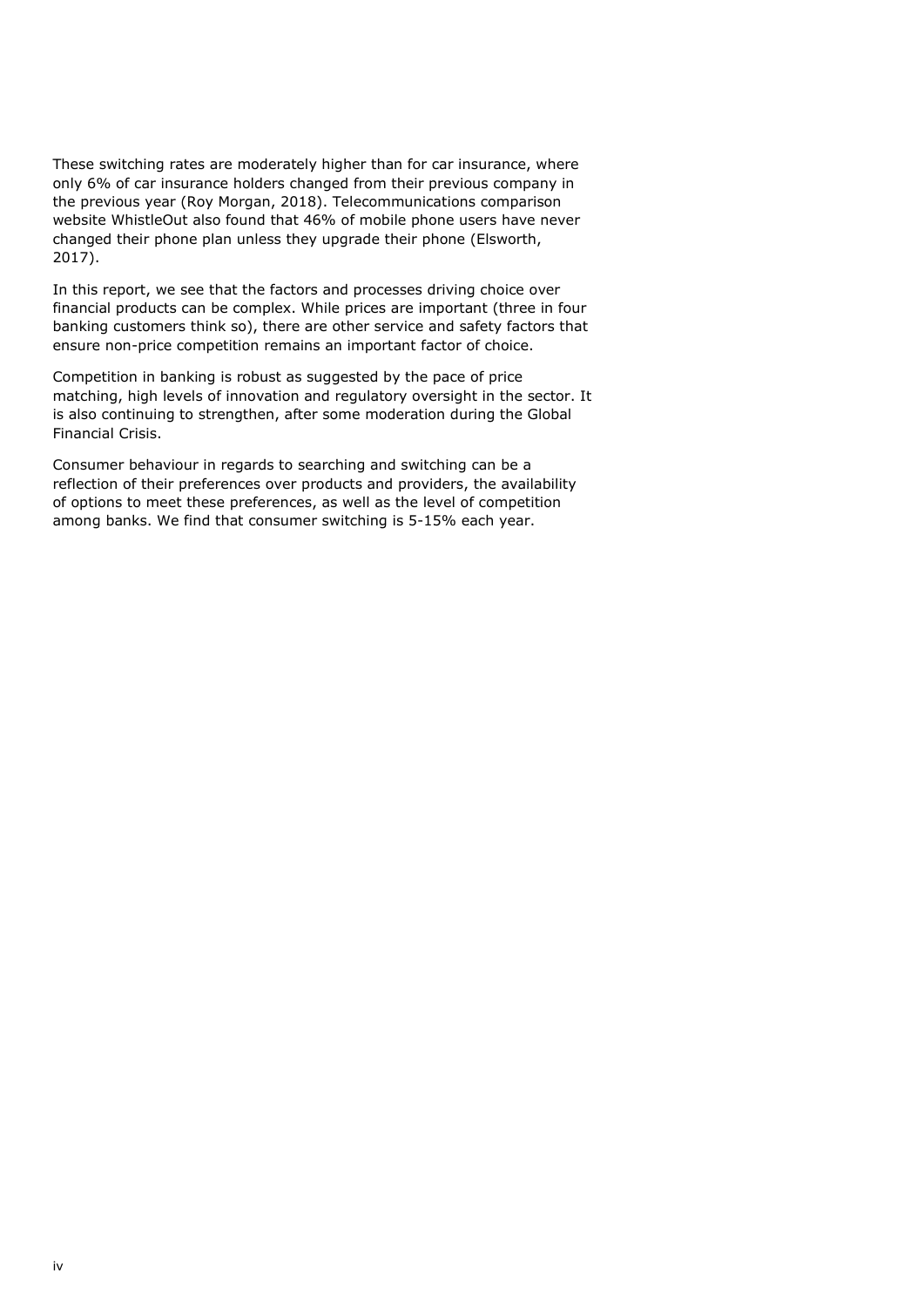# 1 Retail banking in Australia

Customer choice in retail banking has been an important focus for Australian policymakers and regulators since the 1980s, and this continues to be a central topic in the public policy landscape.

Recent policy discussions have focussed on competition in the banking sector, covering financial services from wealth management to personal banking, notably through The Financial System Inquiry (2014) and the Productivity Commission (2018).

In August 2018, the Productivity Commission released its final report on Competition in the Australian Financial System. One area of focus in the Productivity Commission report was customer choice and switching in retail banking. This echoes previous public reviews and reports, which see switching as an important indicator of the health of the industry.

Although switching is an important indicator of consumer behaviour, it is not the only indicator of competition in a market. There are other indicators of overall competition, such as the concentration of financial services providers; incentives and ability for incumbent players to innovate; and the presence and severity of barriers to entry for new players.

Additionally, it is important to understand switching in the wider context of choice in banking. The extent to which consumers are able to make informed choices, and the extent to which they are satisfied with these choices, can provide contextual evidence to inform an analysis of switching and competition in retail banking.

This report explores the choices that consumers face throughout their relationship with their banking providers, from purchasing a product to reevaluating whether the provider is meeting their preferences.<sup>2</sup>

### 1.1 State of competition

Competition in the Australian banking sector has enjoyed relative robustness over the last quarter of a century. However, since the Global Financial Crisis (GFC), dynamics affecting competition in the sector have been disrupted by:

- international institutions withdrawing from the market or adopting less aggressive competitive strategies, reflecting greater risk aversion on the part of investors, bankers and regulators;
- consolidation of products and players in retail banking resulting from withdrawals, mergers and acquisitions; and
- deterioration of securitisation markets and increased cost of funds.

These institutional responses have, in some contexts, led to a decrease in competition, with effects on consumer welfare. However, the last decade

<sup>&</sup>lt;sup>2</sup> The report does not examine choice as it relates to business customers.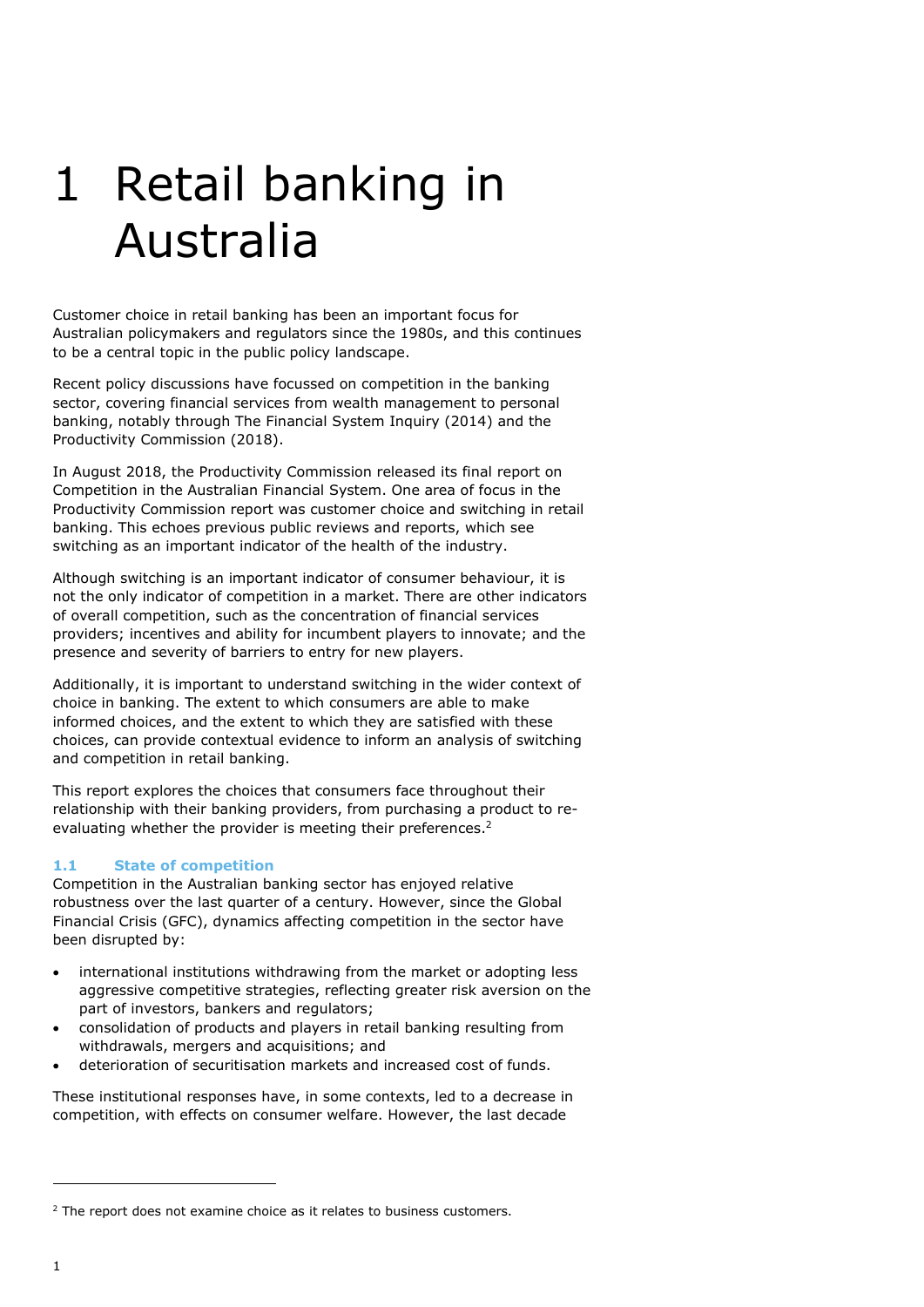has seen some reversal of these effects, as innovation and new competitive pressures have been introduced to the sector.

Former RBA Governor Bernie Fraser noted in 2011 that "[in] the more subdued post‐GFC credit environment, competition remains keen and considerable switching is occurring" (Fraser, 2011).

"Competition — and the innovation it fosters has given us a financial system that offers ready access to funds at all hours of the day, safe and quick movement of money between accounts, payment via personal devices such as mobile phones, and speedy loan approvals."

Source: Productivity Commission, 2018

Competition can significantly impact consumer outcomes in banking, through what is offered on price, quality, variety of choice, and innovation.

Banks and other ADIs compete on both prices (that is, by offering lower interest rates on loans, higher interest rates on savings, or lower fees) and non-price factors (which can include product features, technology offerings, convenience and brand).

The major banks tend to compete closely to match price changes in the market, in terms of both rates and other charges. For example, CBA announced on 24 September 2017 that it would stop charging ATM fees to customers of other institutions<sup>3</sup>. Within 24 hours, WBC<sup>4</sup>, NAB<sup>5</sup> and ANZ<sup>6</sup> had all announced similar intentions to stop charging fees. However, while this was a significant competitive step, it is important to note that fee income comprises only a small proportion of bank revenue. In 2016, Australian banks received \$4.4 billion of income in fees from households (Reserve Bank of Australia, 2017).

Smaller players also tend to follow the pricing decisions of major banks (Productivity Commission, 2018). However, smaller players are often less able to compete on price, due to a range of factors such as lower credit ratings affecting cost of funds, and smaller investor and lender volumes restricting economies of scale (Deloitte Access Economics, 2014).

ADIs also compete in non-price terms, for example through product features, service and innovation. The Productivity Commission notes "the level of technical innovation in service provision in some parts of Australia's financial system is indicative of a strong and adaptive system that has the capacity and motivation to innovate. From 'tap and go' payments with near real time payment clearance, high uptake of online retail banking, and

- <u>withdrawal-fees-201709.html</u><br><sup>4</sup> Westpac (2017), Westpac abolishes ATM withdrawal fees, September 24 2017, https://www.westpac.com.au/about-westpac/media/media-releases/2017/24 september/
- <sup>5</sup> NAB (2017), NAB removes ATM withdrawal fees, September 24 2017,
- https://news.nab.com.au/nab-removes-atm-withdrawal-fees/

<sup>&</sup>lt;sup>3</sup> CBA (2017), Commonwealth Bank cuts ATM withdrawal fees, September 24 2017, https://www.commbank.com.au/cs/newsroom/commonwealth-bank-cuts-atm-

<sup>&</sup>lt;sup>6</sup> ANZ (2017), ANZ to abolish ATM fees for non-ANZ customers, September 24 2017, https://media.anz.com/posts/2017/09/anz-to-abolish-atm-fees-for-non-anzcustomers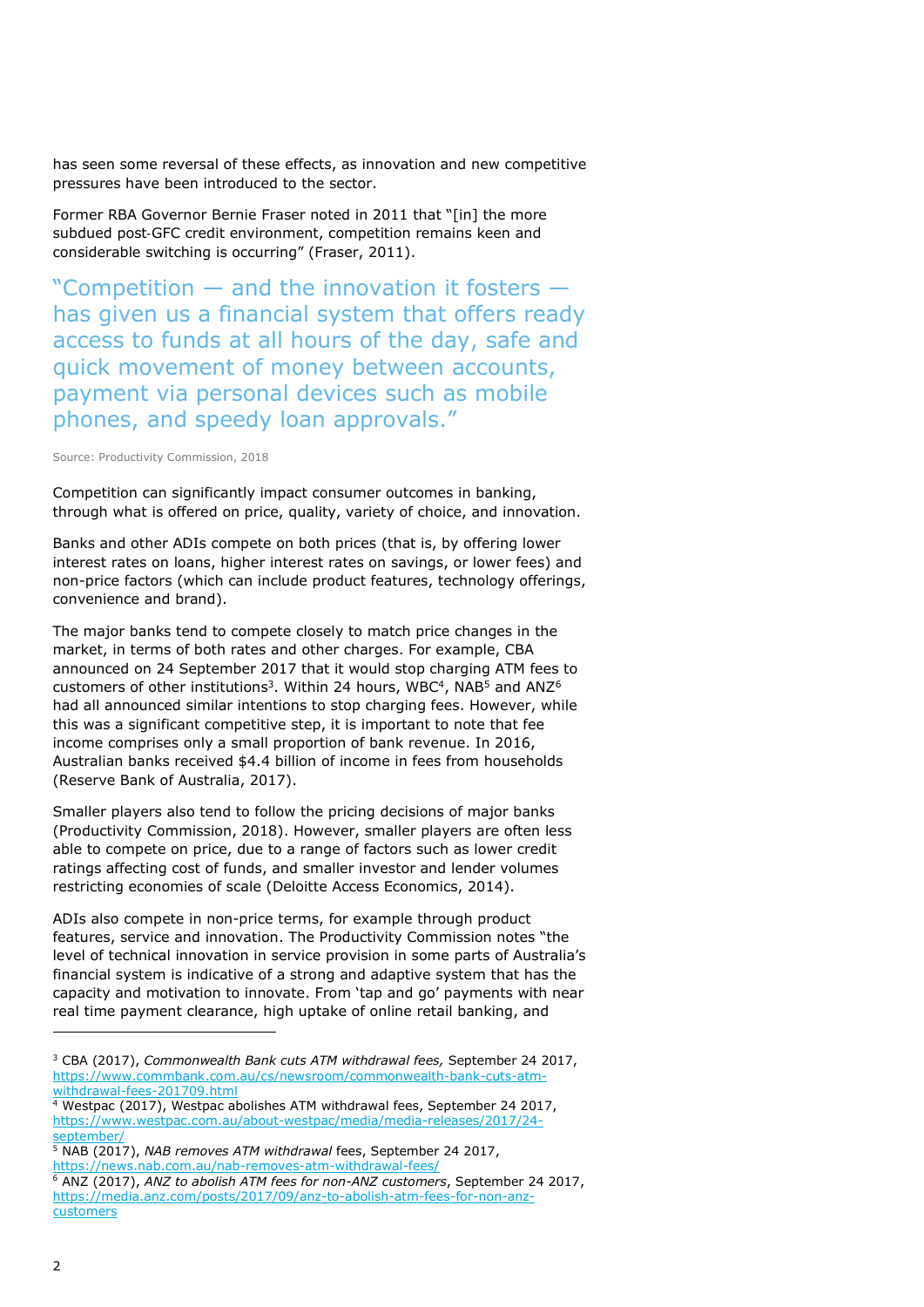product comparison websites, Australians are, for the most part, at the forefront internationally of innovative banking services and payments systems" (Productivity Commission, 2018).

### 1.2 Importance of switching

Recent reviews have specifically considered evidence on switching behaviour in the context of analysing the health of competition in the retail banking industry.

The Productivity Commission notes that "barriers to switching can make loyal customers ripe for exploitation", for example by charging higher interest rates charged on mortgage loan customers (Productivity Commission, 2018). The ACCC Residential Mortgage Price Inquiry final report has also raised concerns around 'consumer stickiness' or 'inertia' in the mortgage lending market, describing the low likelihood of borrowers to switch in response to small increases in interest rates (ACCC, 2018).

The ability to make active choices over banking products, and act on them, is important. It gives consumers the power to move between products and providers in order to better meet their own needs.

However, this is not to say that consumers need to exercise these rights in order to receive the benefits. Evidence from the UK shows that the ability to switch can be a sufficiently credible threat. Consumers can secure better service or better value deals from their banks by threatening to switch, without actually having to do so (University of Bristol 2016).

Indeed, the ability to switch, rather than necessarily the act of doing so, provides competitive pressure more generally. If a provider's product offering is inferior to others on the market, consumers have the ability to move to another provider.

Therefore, switching can serve a dual purpose – to give individuals a product that is better suited to their needs, and also to more broadly support competition in the overall market. Switching on its own is not a meaningful measure to consider; rather, it is important to focus on choice and outcomes that switching can support, and whether these outcomes are available to consumers.

Finally, the debate about switching should be viewed primarily through the lens of improving consumer outcomes, but switching also imposes costs on lenders which, in aggregate, affect the overall cost of running the banking system.

#### 1.3 This report

In the context of broader discussions around competition in retail banking, and the specific focus on switching, the Australian Banking Association (ABA) has engaged Deloitte Access Economics to explore the factors influencing consumer choice in retail banking.

To do this, we conducted a survey of over 1,000 consumers to determine what influences consumer choices in banking – both in terms of initially selecting products and lenders, and in re-evaluating their choices. Further description is provided in the box overleaf.

The remainder of this report is as follows: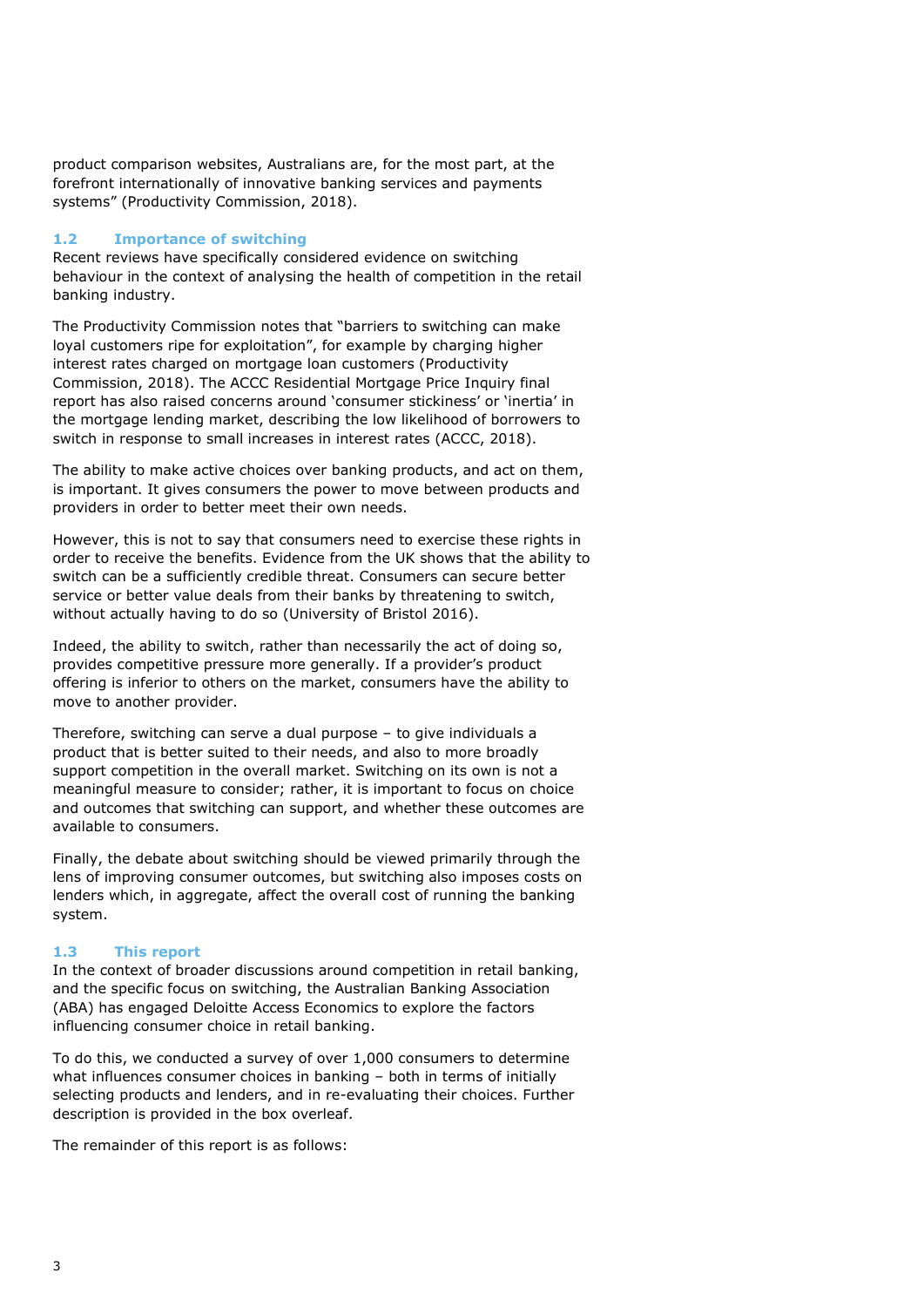- Chapter 2 presents new findings from this survey on choice in banking, including what people consider important in choosing a provider for a certain product type;
- Chapter 3 examines choices influencing searching and switching, including consumer satisfaction, barriers to switching and tools to aid making these choices; and
- the final chapter builds on the implications of choice and switching behaviour for competition and concludes the report.

### The survey

The Australian Banking Association engaged Deloitte Access Economics to conduct a survey of Australian banking consumers. The survey was fielded online by Research Now during June 2018, and was completed by 1,017 people.

This sample was designed to be nationally representative of Australians aged 18 years and older (excluding Australians of unstated gender and who did not own any financial products). Separate quotas over product type and propensity to open accounts with other banks were also used to maintain sufficient sample sizes for analysis within each cohort.

It contained 24 questions to allow us to understand consumers':

- Banking product choice and use what is important to people when choosing a bank, how satisfied they are with their choices and why;
- Banking product satisfaction and switching searching and switching behaviour and motivations, ease of switching; and
- Financial literacy and demographics standard indicators.

By pairing analysis of this survey with broader findings from the literature, we present fresh insights on Australian consumer choice in retail banking.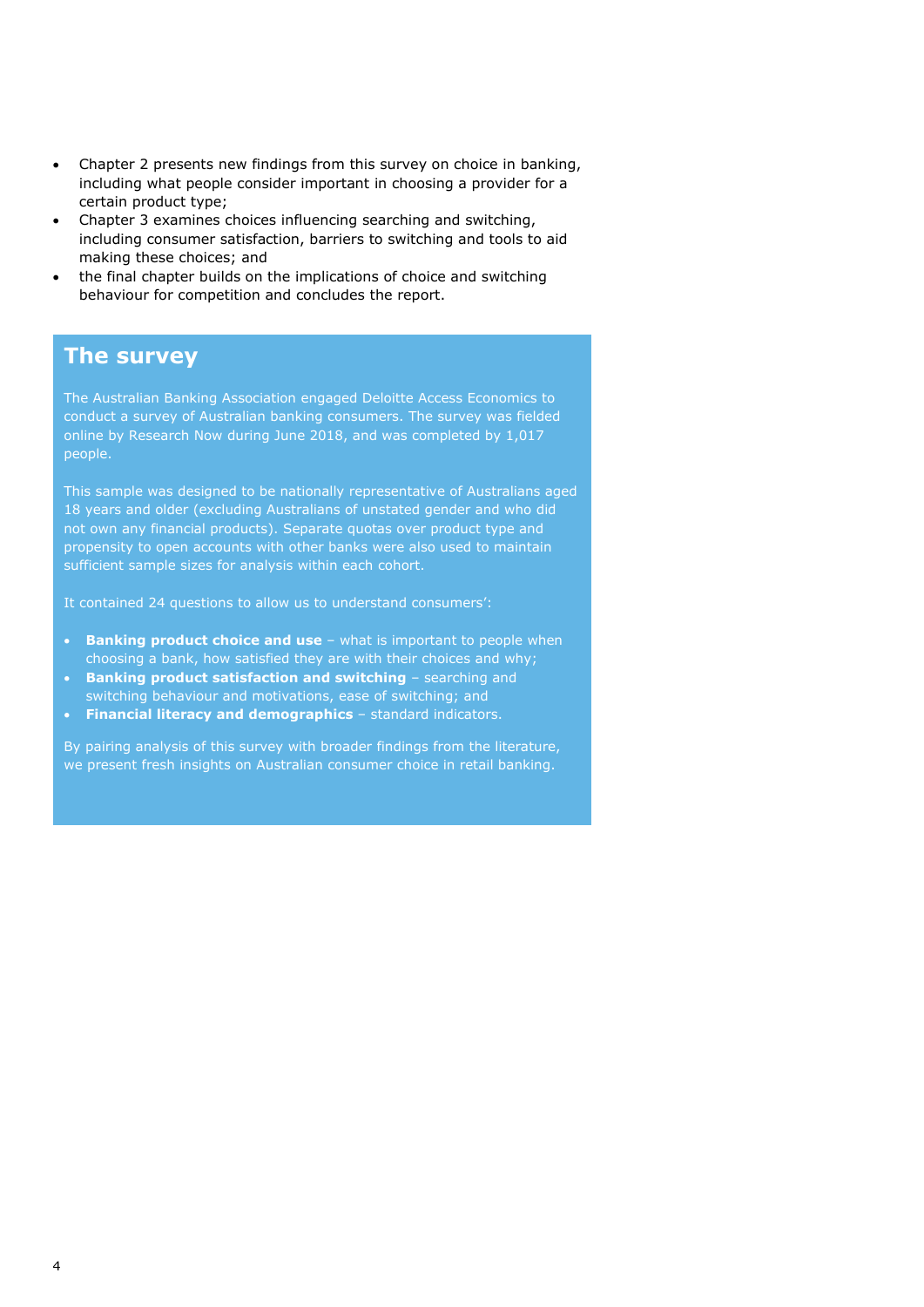# 2 Choice in banking

Consumers regularly make choices about their banking products. Not only can they make decisions at each stage of their relationship with their bank to stay or leave, they also face choices over which banking products to buy, when and from which organisation.



Figure 2.1: Choice process across a consumer-bank relationship

Source: Deloitte Access Economics

A range of factors can play a role in individual choices. For example, an individual's choice of which mortgage to purchase might depend in part on the information they have about various providers, or the availability of products.

However, in most instances, the primary determinant of an individual's banking choices is their own preferences and priorities. Priorities are largely the same for most people with some small differences– for example, everybody cares about price, but some people value convenience more than other service features, whereas others prefer customer service the most.

This chapter uses new survey evidence to examine how much Australians value various characteristics of three banking products – everyday transaction accounts, credit cards and mortgages.

Unsurprisingly, most consumers said price-related factors, such as fees and interest rates, were 'very important'. However, many consumers also thought that other factors – like fraud protection or product features – were also important.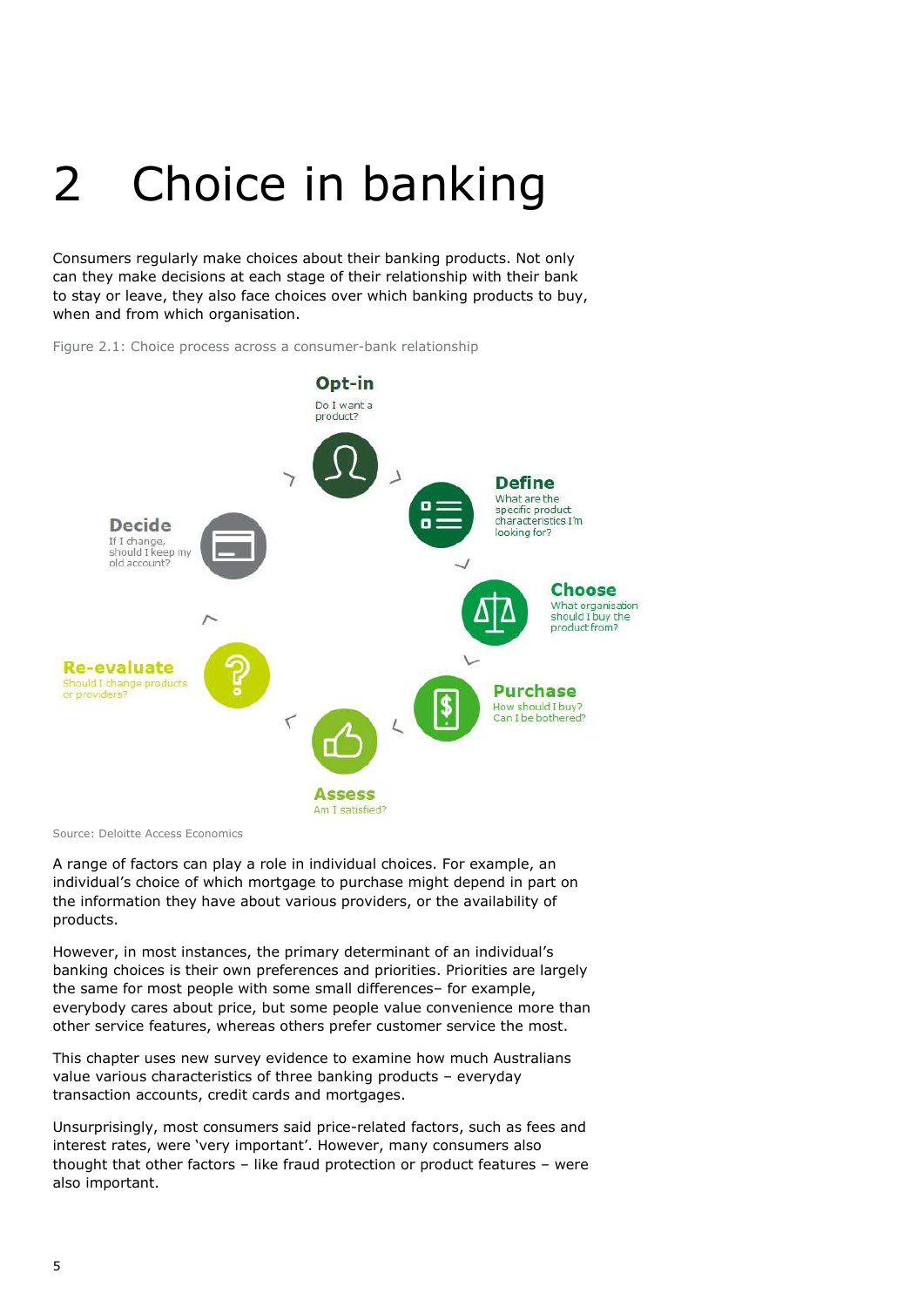#### 2.1 Providers and products

Australians are very well banked. Almost 99% of individuals aged over 15 have an account with a financial institution (World Bank, 2014). On average, each Australian owns 0.9 credit cards,<sup>7</sup> 52% of all transactions were paid for using credit or debit cards in 2016, and around one third (35%) have active mortgages (Reserve Bank of Australia, 2018, 2017, Janda, 2017).

Our survey finds that of the consumers who have banking products, many own multiple products, and bank with multiple providers. Amongst our surveyed consumers, for example, individuals who have at least one everyday transaction account hold accounts with 1.4 providers on average. Similarly, credit card customers who have at least one account hold an average of 1.5 accounts with different banks. Mortgage owners are the least "multi-banked" – the mortgage holders in our survey who own at least one mortgage have 1.2 mortgages with different banks.

A variety of retail banking products are available on the market to suit different types of consumer needs (ranging from deposits to home loans).

Separately, there are many players in the market.

Authorised Deposit taking Institutions (ADIs), including banks, credit unions and building societies, play a central role in the Australian financial system (Reserve Bank of Australia, 2006). They support daily financial transactions, and provide credit through loans to both individuals and businesses.

Retail banking extends beyond the scope of ADIs providers; while non-ADIs cannot accept deposits, they can offer credit cards, personal loans and mortgages.

ADIs financed around \$2 trillion worth of housing loans as at December 2018 (APRA, 2019). In Feb 2019, there were 15.8 million credit and charge card accounts, which processed nearly 222 million transactions with a value of over \$25 billion (Reserve Bank of Australia, 2019).

As at December 2018, deposits made up around 63% of liabilities held by ADIs, and on-call/demand deposits such as transaction accounts made up 32% of total liabilities, with term deposits and certificates of deposit making up a further 28% (APRA, 2019).

In the quarter ending December 2018, there were 144 ADIs in Australia, as shown in Chart 2.2. (APRA, 2019).

 $<sup>7</sup>$  Aged 18 and over, in Census 2016.</sup>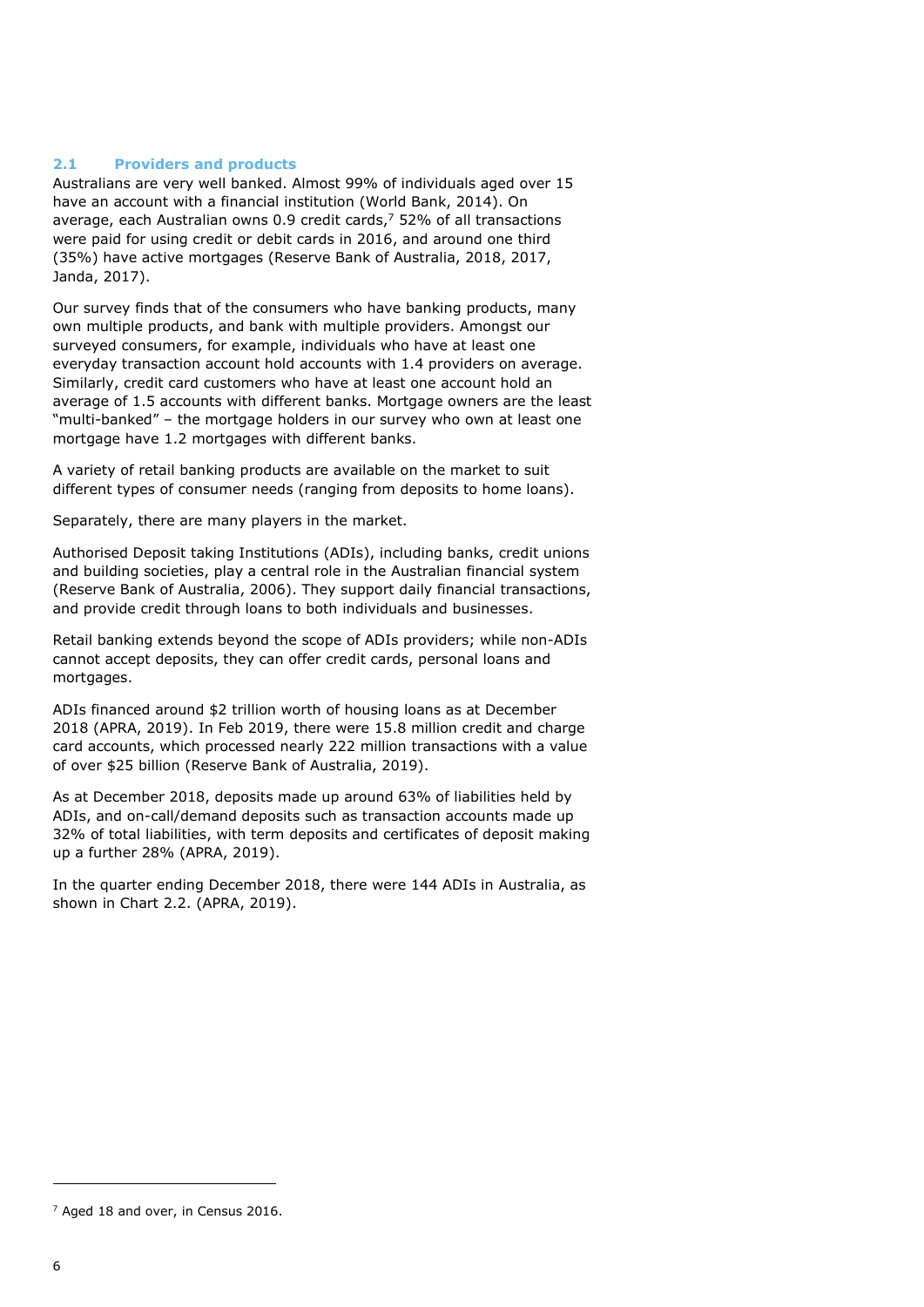



Source: (APRA, 2018)

These ADIs underpin a range of retail brands, and a large number of products. For example, as at July 2018, according to Canstar there are at least:

- $\bullet$  4,871 home loan products and 118 lenders;<sup>8</sup>
- 405 savings and transactions accounts on offer from 73 institutions;<sup>9</sup> and
- $\bullet$  195 credit cards on offer from 61 brands.<sup>10</sup>

It is worth keeping in mind that the number of players and their market share does not necessarily indicate the health of competition in the industry. As noted by the Productivity Commission in its draft report (2018), "markets can be competitive and deliver beneficial outcomes even when they are dominated by large players, provided it is possible for:

- new providers to enter easily;
- existing smaller incumbents to expand and capture market share from their rivals; and
- consumers to conveniently switch to alternative products or providers."

https://www.canstar.com.au/star-rating-reports/home-loans/

9 Canstar Blue (2018), 2018 Savings and Transaction Account Star Ratings,

<sup>8</sup> Canstar Blue (2019), 2019 Home Loan Star Ratings,

https://www.canstar.com.au/star-rating-reports/savings-and-transaction-accounts/ <sup>10</sup> Canstar Blue (2018), 2018 Credit Card Account Star Ratings, https://www.canstar.com.au/star-rating-reports/credit-cards/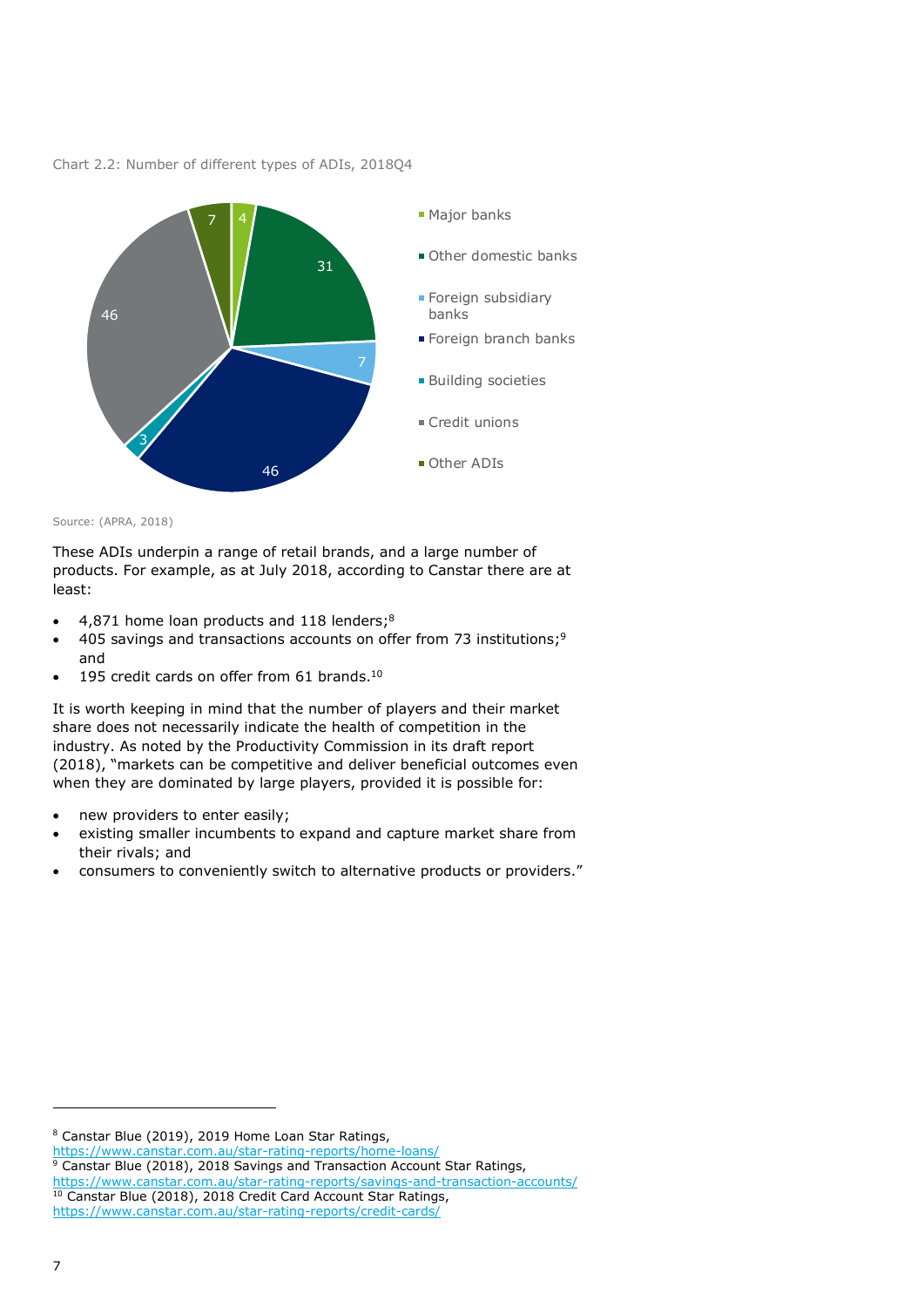#### 2.2 Everyday transaction accounts

Consumers consider a variety of factors when choosing an everyday transaction account. These include both the cost of the account (through fees charged, for example), account features (such as fraud protection) and other factors.

Fees are listed as the most important consideration in picking an everyday transaction account (62% consider fees 'very important'), as pictured in Chart 2.2. Fewer (45%) thought the same about interest rates, which could be due to the relatively low interest rates offered on transaction accounts by most banks.

Yet non-price factors, including fraud protection and customer service, are of similar importance to most customers. For example, 54% of respondents thought that fraud protection was 'very important' in picking an everyday transaction account.



Chart 2.3: Relative importance of various characteristics of everyday transaction accounts (%)

■ Very important ■ Important ■ Neither important nor unimportant ■ Unimportant ■ I don't know/Prefer not to say

Note: Consumers were asked whether a characteristic was 'very important', 'important', 'neither important nor unimportant' or 'unimportant'. N=1,006.

Source: Deloitte Access Economics analysis based on data from Research Now

Although majority may not think that some characteristics are 'very important', this is not to say that they do not play a role in driving consumer choices at all. For example, transaction account owners are divided on how important sharing the same bank as people they are close to (such as family members or a partner) is. Over one-third (34%) think it is 'very important' or 'important', 32% are neutral and 29% think it is 'unimportant', as shown in Chart 2.2.

Similarly, roughly equal proportions of people think that usability of transaction accounts overseas are 'very important' (29%), 'important' (29%) and 'neither important nor unimportant' (27%). However, far fewer people think it is 'unimportant' (13%).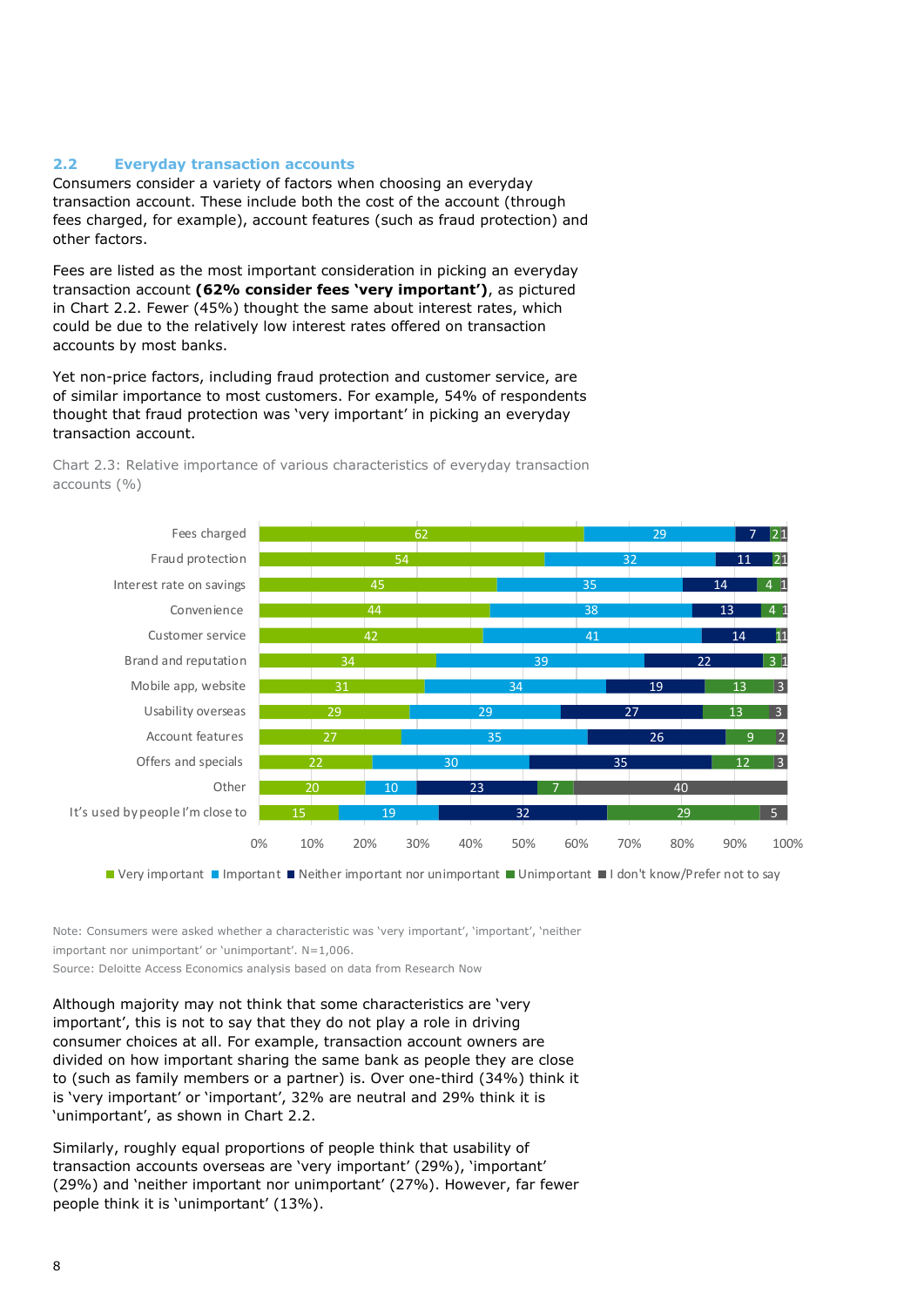### 2.3 Credit cards

Three of the top five most important characteristics that consumers consider in relation to credit cards relate to fees and interest rates, as shown in Chart 2.3.

Interestingly, fewer people consider interest rates to be 'very important' (53%) than fees charged (62%). This is similar to everyday transaction account holders.

Chart 2.4: Relative importance of various characteristics of credit card accounts  $($ % $)$ 



Very important Important IN Neither important nor unimportant II Unimportant II don't know/Prefer not to say

Note: Consumers were asked whether a characteristic was 'very important', 'important', 'neither important nor unimportant' or 'unimportant'. N=730.

Source: Deloitte Access Economics analysis based on data from Research Now

A potential reason for this is that many credit card consumers pay off their balances on time and do not incur interest on their accounts. However, as of February 2019, 61% of the total value of credit and charge card balances accrue interest, suggesting that many consumers may simply deprioritise the cost of repayments compared to fixed fees (Reserve Bank of Australia, 2019).

#### Fraud protection ranked as the second most important

characteristic (56% rate this to be 'very important'), behind only fees. This is reflective of the value consumers place on safety, as well as the rising cost of fraud. For every \$1,000 spent on transactions on Australianissued cards, fraud accounted for around 74.7 cents (Cormack & Saffer, 2017).

Conversely, around one in ten credit card owners said that reward points, insurance cover and usability overseas were 'unimportant' considerations, as shown in Chart 2.3.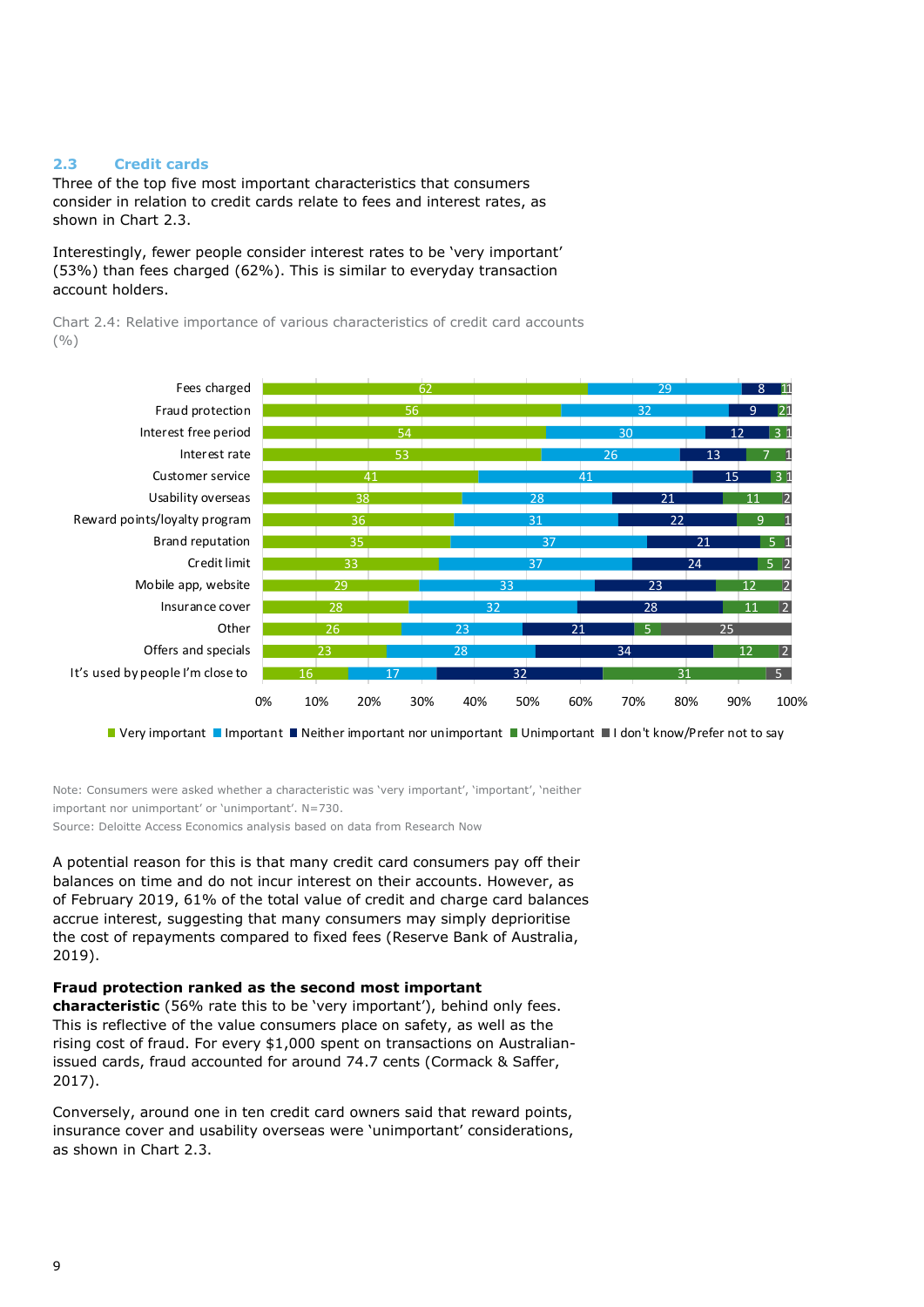#### 2.4 Mortgages

In choosing a mortgage, around 9 in 10 saw factors relating to price – including interest rates, fees and the ability to get a discount on the advertised rate - as 'very important' or 'important.

However, some product features were also important to many, as pictured in Chart 2.4. For example, 90% said that the ability to make additional repayments was 'important' or 'very important' to their choice of mortgage.

Survey respondents placed less importance on the mortgage choices of others. Nearly one quarter (22%) said that it was 'unimportant' whether someone they were close to used the same account.

#### Chart 2.5: Relative importance of characteristics of mortgage accounts (%)



■ Very important ■ Important ■ Neither important nor unimportant ■ Unimportant ■ I don't know/Prefer not to say

Note: Consumers were asked whether a characteristic was 'very important', 'important', 'neither important nor unimportant' or 'unimportant'. N=367.

Source: Deloitte Access Economics analysis based on data from Research Now

The importance of price varies across income groups. For example, twothirds of people earning between \$65,000 and \$90,000 say interest rates are 'very important' in deciding where to take out a mortgage, compared to 58% of people earning \$156,000 or higher.

Conversely, high-income earners are more likely to see the ability to make additional repayments on the mortgage as 'very important'. Around 3 in 4 of those earning more than \$156,000 find the ability to make additional mortgage repayments to be 'very important', compared to around 1 in 2 of those earning between \$26,000 and \$41,599 per year. This suggests that higher income earners value paying off their mortgages sooner because they have the financial resources to do so.<sup>11</sup>

 Hypothesis testing would be required to determine whether these differences between income groups are statistically significant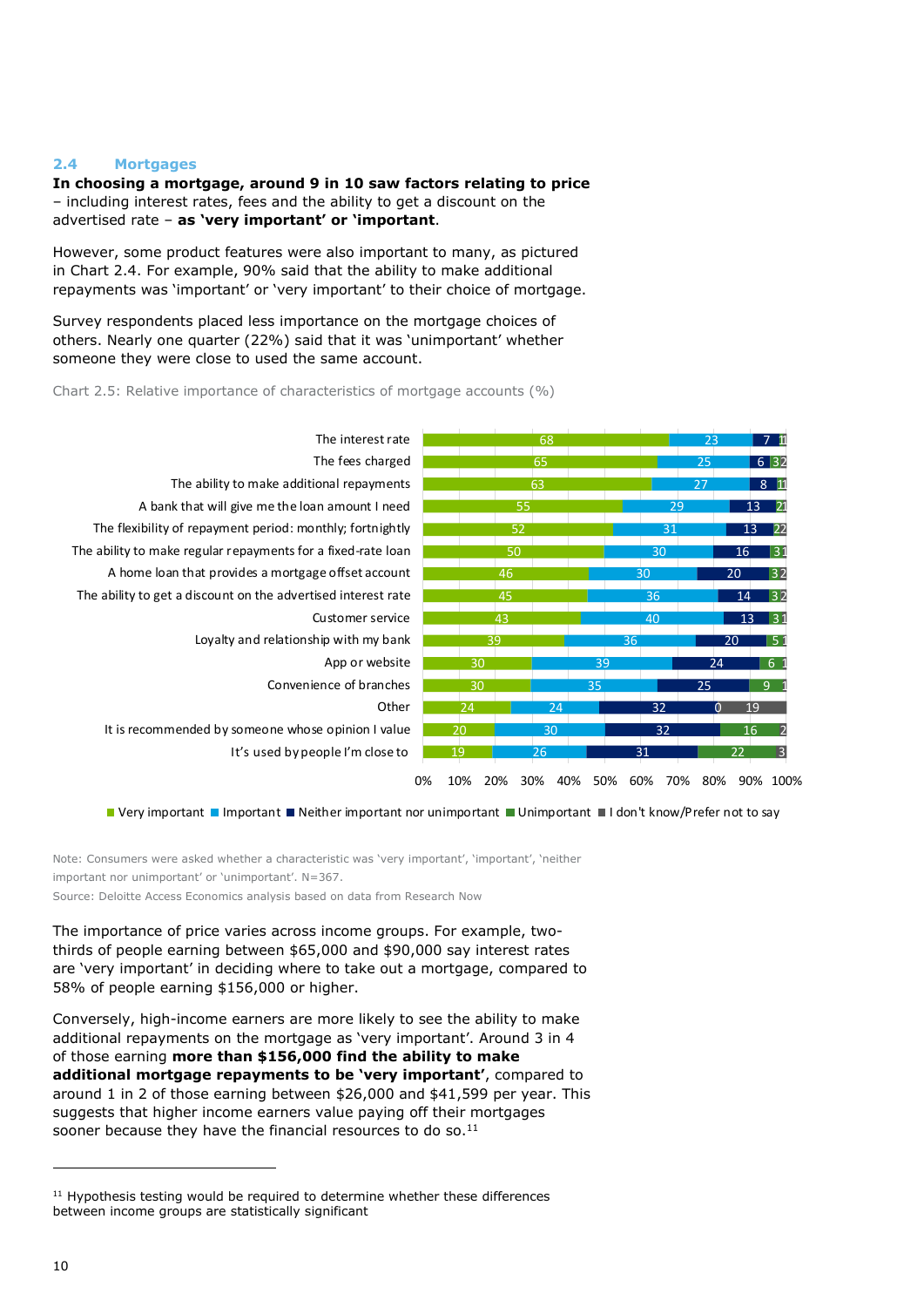#### 2.5 Key differences between products and cohorts

Although price factors are commonly seen to be 'very important' or 'important' across all products, mortgage holders were most likely to consider price factors to be 'very important' or 'important'. Almost nine in every ten mortgage owners (87%) consider price factors to be 'very important' or important, compared to almost three in every four (74%) of everyday transactions owners and credit card owners (76%), as seen in Chart 2.5.

Chart 2.6: Consumers who rate price factors as 'very important' or important, by product type (%)



Note: Asked Transaction account owners (N=1006), credit card owners (N=730), mortgage owners (N=367). Price factors for transaction accounts include fees charged, offers and specials, and interest rate on savings; for credit card accounts include fees charged, interest rate, interest free period, and offers and specials; for mortgages include interest rates, fees charged, and the ability to get a discount on the advertised interest rate.

Source: Deloitte Access Economics analysis based on data from Research Now

The relative importance of price between product types is likely influenced by the potential impact of these prices. Mortgage owners face higher overall costs than credit card holders, and everyday transaction accounts bear the lowest costs. Therefore, it is reasonable for consumers of higher cost products to be more sensitive to price factors when choosing over different products and providers.

This is not to say that price factors dominate consumer choices. For example, unsurprisingly, this survey finds that good quality customer service matters to all consumers regardless of where they live. Chart 2.6 shows that similar proportions of people living in metropolitan areas (42%) and regional areas (43%) rate customer service as 'very important' when choosing a bank.

However, the convenience of access to bank branches and ATMs is valued more highly by regional customers (49%) than by metropolitan customers (40%). This points to the likely dispersal of banking locations across regional and metropolitan areas.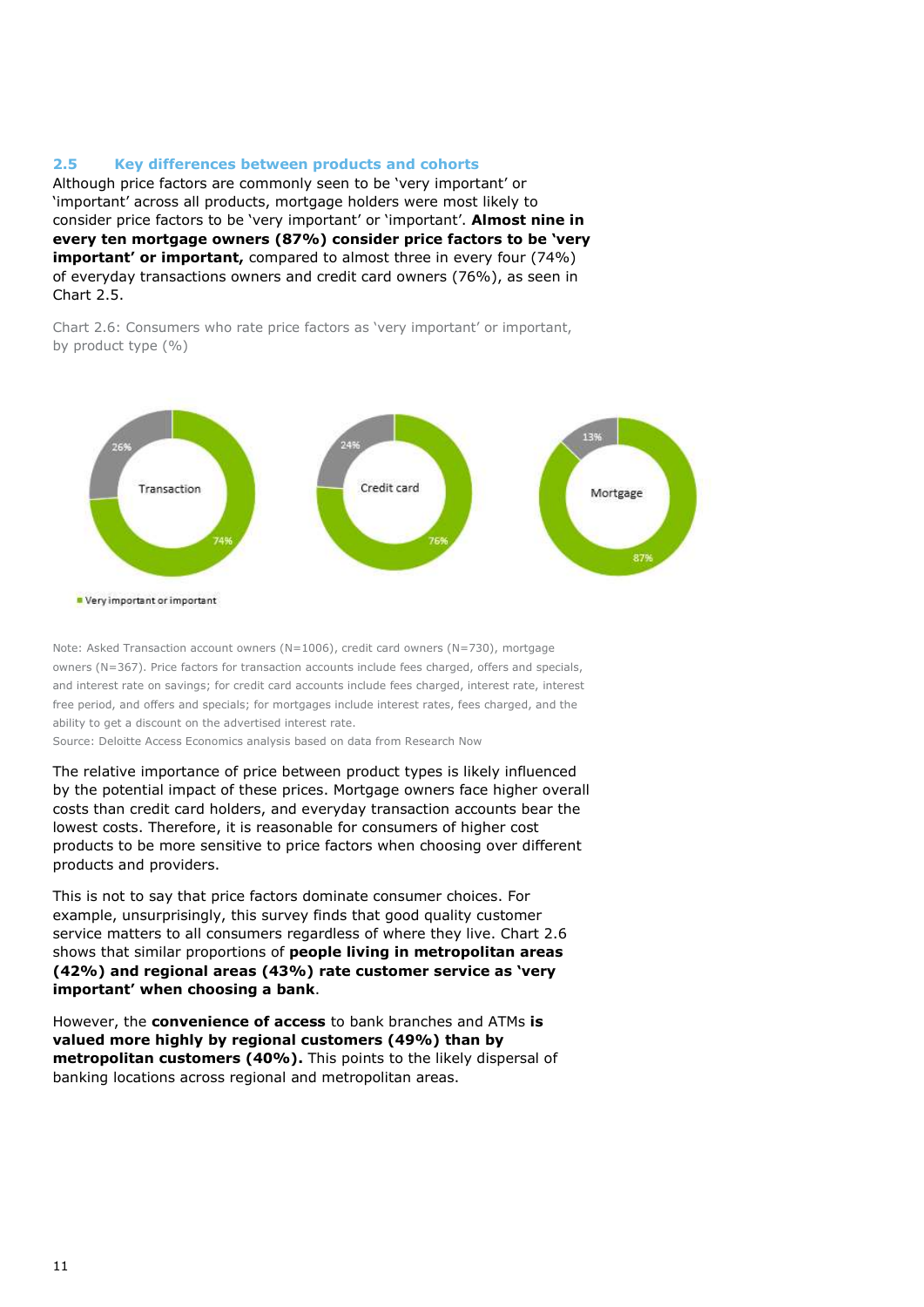

Chart 2.7: Importance of customer service and convenience for everyday transaction account owners, by regional status (%)

Note: Asked everyday transaction owners.  $N = 1.006$ .

Source: Deloitte Access Economics analysis based on data from Research Now

People of different ages may value certain product features differently.

For example, mobile or app functionality is more important for people who use smartphones more intensively, such as younger cohorts, as shown in Chart 2.7. Almost half (45%) of transaction account holders aged 18 to 24 said that mobile apps and websites were 'very important', compared to 21% of those aged 65 to 74 years.

Chart 2.8: Stated importance of mobile app or website for everyday transaction accounts, by age group (%)



Note: Asked everyday transaction owners.  $N = 1,006$ .

Source: Deloitte Access Economics analysis based on data from Research Now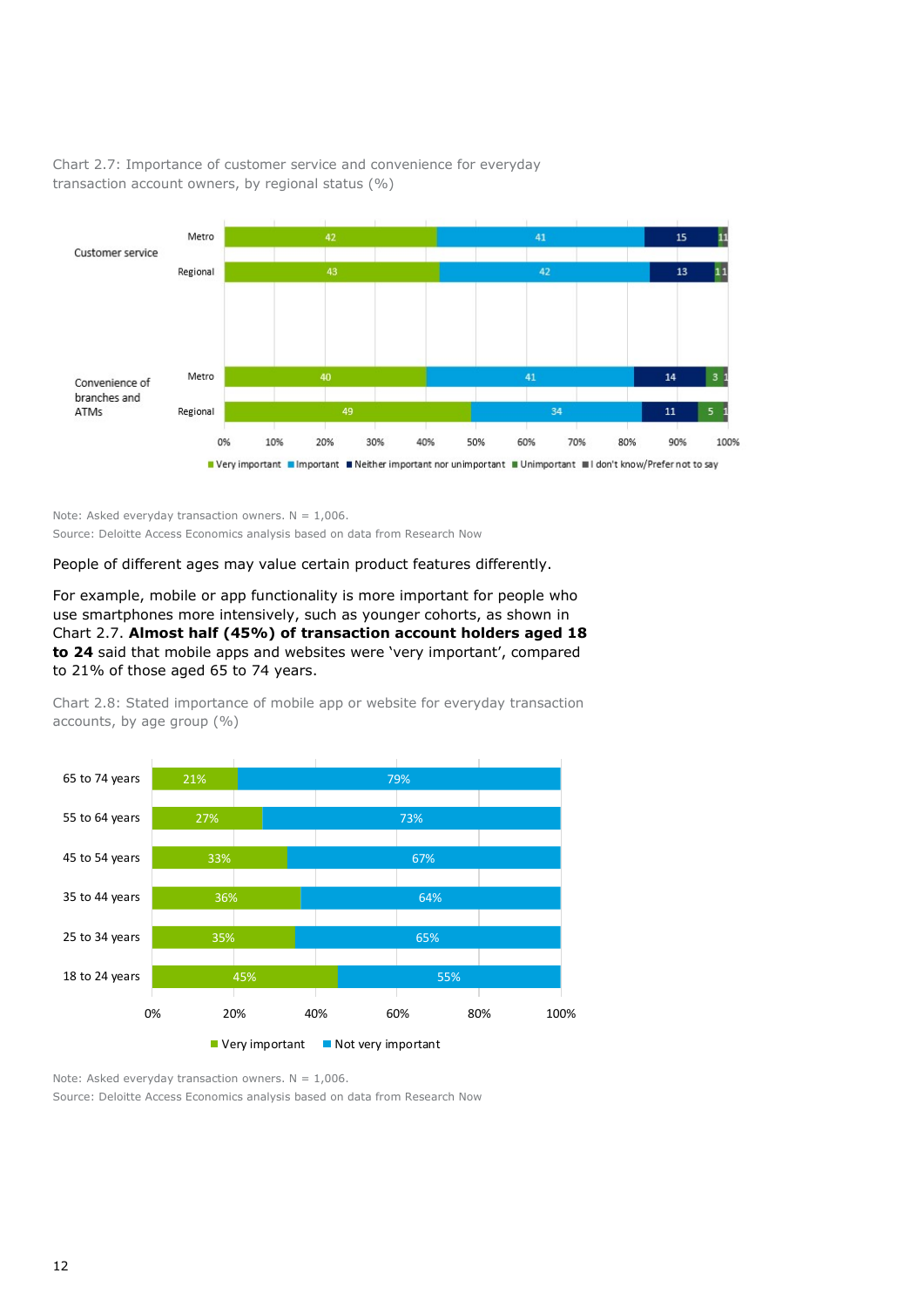# 3 Switching in banking

People generally consider a range of factors when choosing a bank. However, consumers can make decisions about their banking products after they have made an initial purchase. For example, a consumer could:

- choose to remain with the existing product and provider;
- re-evaluate their purchase;
- change the features of their existing product (for example, repayment terms on a mortgage, or limit on a credit card);
- negotiate price with their existing provider (for example, fees on transaction accounts or interest rate on a mortgage);
- consider, or purchase, different products offered by the same provider;
- consider, or purchase, products from a different provider; or
- choose to cease having a product entirely.

Though people may choose a bank on the basis that it meets a range of general criteria, they can leave the bank if falls short on one factor – for example, they have a single bad customer service experience. Alternatively, it may take a combination of reasons to switch banks given the general importance of many provider and account factors.

As the Productivity Commission notes, "for competitive processes to work, it is essential that consumers are able to search for, identify and switch to products or providers that are suitable for them with relative ease. However, it is not necessary that consumers switch per se".

As such, to assess switching behaviour, and its implications for competition, we need to consider a broader range of questions:

- to what extent are consumers satisfied with their existing financial products? What proportion of consumers already have the product that is most suitable for them based on their own personal preferences?
- are consumers able to search for products which are suitable for them with relative ease? How often are consumers searching?
- do consumers have the tools to assess alternate products?
- what are the actual, or perceived, barriers to or costs associated with searching for, or switching to, other products?

Within this broader context, it is then possible to assess switching behaviour.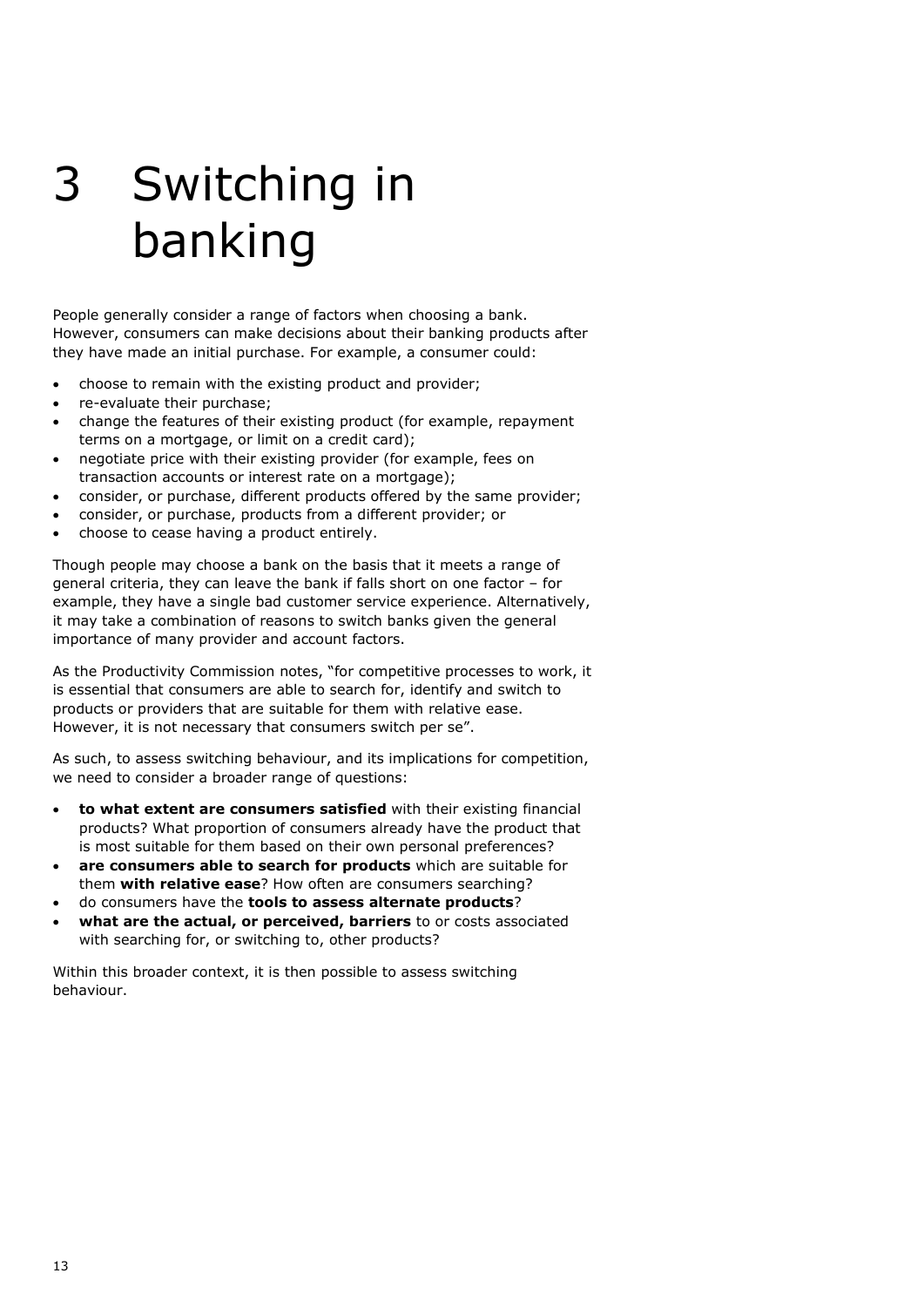#### 3.1 Most consumers are satisfied

The majority of Australians are satisfied with their current banking products. Chart 3.1 shows that around 4 in 5 everyday transaction account holders are either 'satisfied' or 'very satisfied' with their bank. Similarly, three quarters of credit card holders and two thirds of mortgage owners reported being 'satisfied'. Conversely, only 5% to 9% of account holders said that they were dissatisfied with their account.

This is comparable to satisfaction in the energy market, where 74% of residential electricity consumers are satisfied with their current energy company, and 61% are 'very satisfied' or 'fairly satisfied' with the overall level of choice in energy retailers (Newgate Research, 2017).

Chart 3.1: Customer satisfaction with accounts



Note: Consumers were only asked about their satisfaction with the products they already own. Transaction account owners (N=1006), credit card owners (N=730), mortgage owners (N=367). Source: Deloitte Access Economics analysis based on data from Research Now

This is consistent with other research. For example, a 2016 survey suggested that around 90% of people who recently got a mortgage thought that their mortgage was the best product to meet their needs (Deloitte, 2016). Similarly, Roy Morgan research estimates that 81.2% of consumers are very or fairly satisfied with their banks, and this is high relative to the long term average of 73.8% (calculated since 2001) (Roy Morgan, 2018).

Some consumers may be satisfied with a product, even if it is not the best product for them, because they are unaware of alternatives. The decision to switch (or indeed search) is ultimately determined by whether the perceived benefits exceed the perceived costs. An individual who is already satisfied likely perceives lower potential benefits relative to a person who is not satisfied. Thus, if customers are satisfied with their existing product/s, they will have less incentive to search for other products or change products.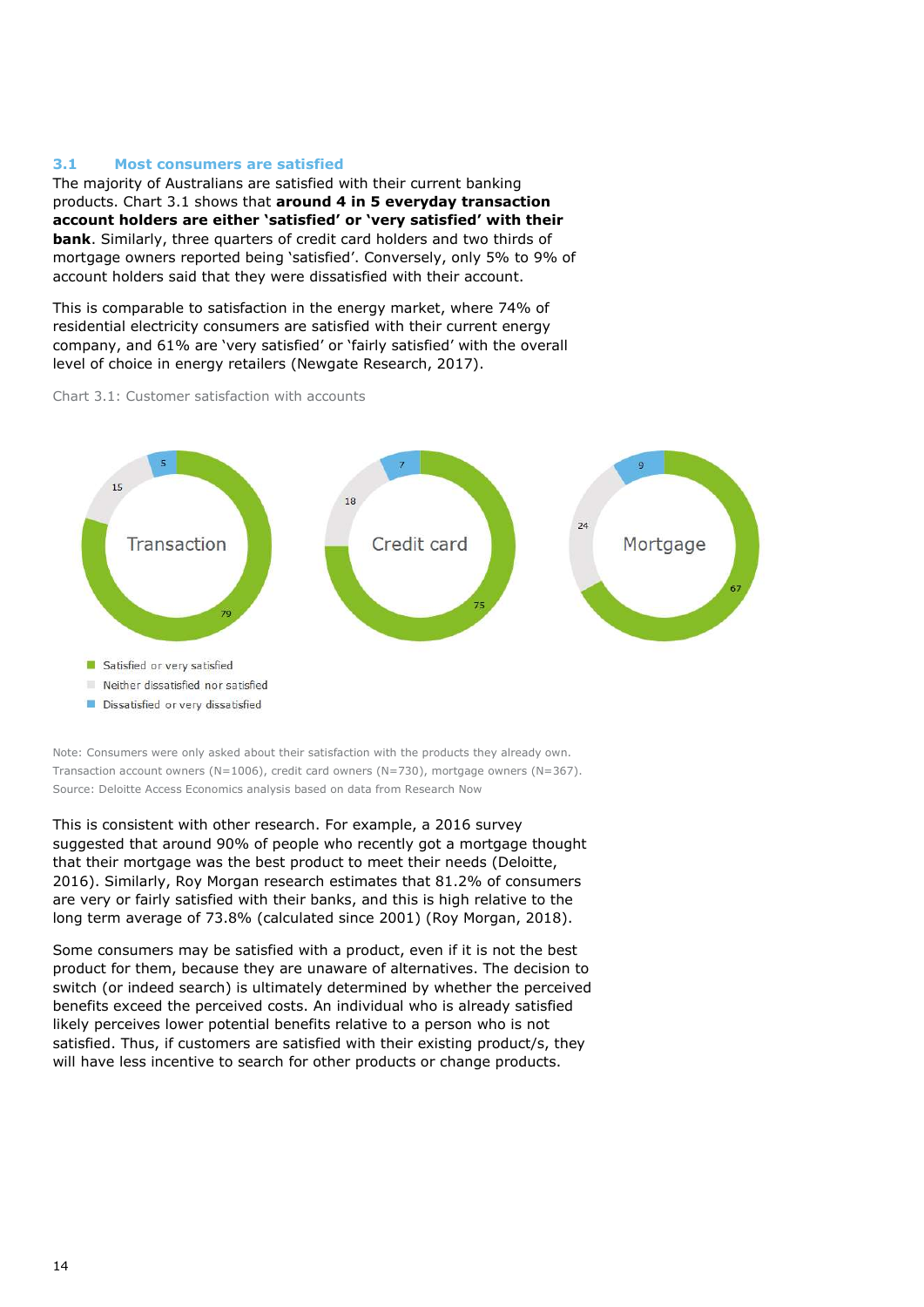#### 3.2 Consumers are actively looking at their options

The majority of survey respondents are aware of other banking products. This awareness could be through:

- seeing an advertisement or receiving unsolicited marketing material from another bank; or
- receiving a recommendation about another bank from someone they know, such as family member, friends, broker or financial advisor.

Chart 3.2 shows that 1 in 2 transaction account consumers have seen information about other banks' transaction account offerings without actively seeking it. Likewise, 1 in 2 credit card holders and 57% of mortgage owners have received information about other products.

Chart 3.2: Received information about products provided by other banks



Note: Asked everyday transaction account owners (N=1006), credit card owners (N=730), mortgage owners (N=367).

Source: Deloitte Access Economics analysis based on data from Research Now

This is lower than in energy markets, where 4 in 10 residential consumers had been approached by an energy company in the past 12 months to 2017 (Newgate Research, 2017).

In addition to being approached by competitors, despite high levels of satisfaction, most consumers actively look at other product offerings. For example, many account holders have looked at other banks' offerings:

- 48% of transaction account holders;
- 47% of credit card holders; and
- 57% of mortgage account holders.

Many transaction account owners actively seek information about other options. As shown in Chart 3.3, about half of all transaction owners ask someone for advice about another bank, and look at other options online.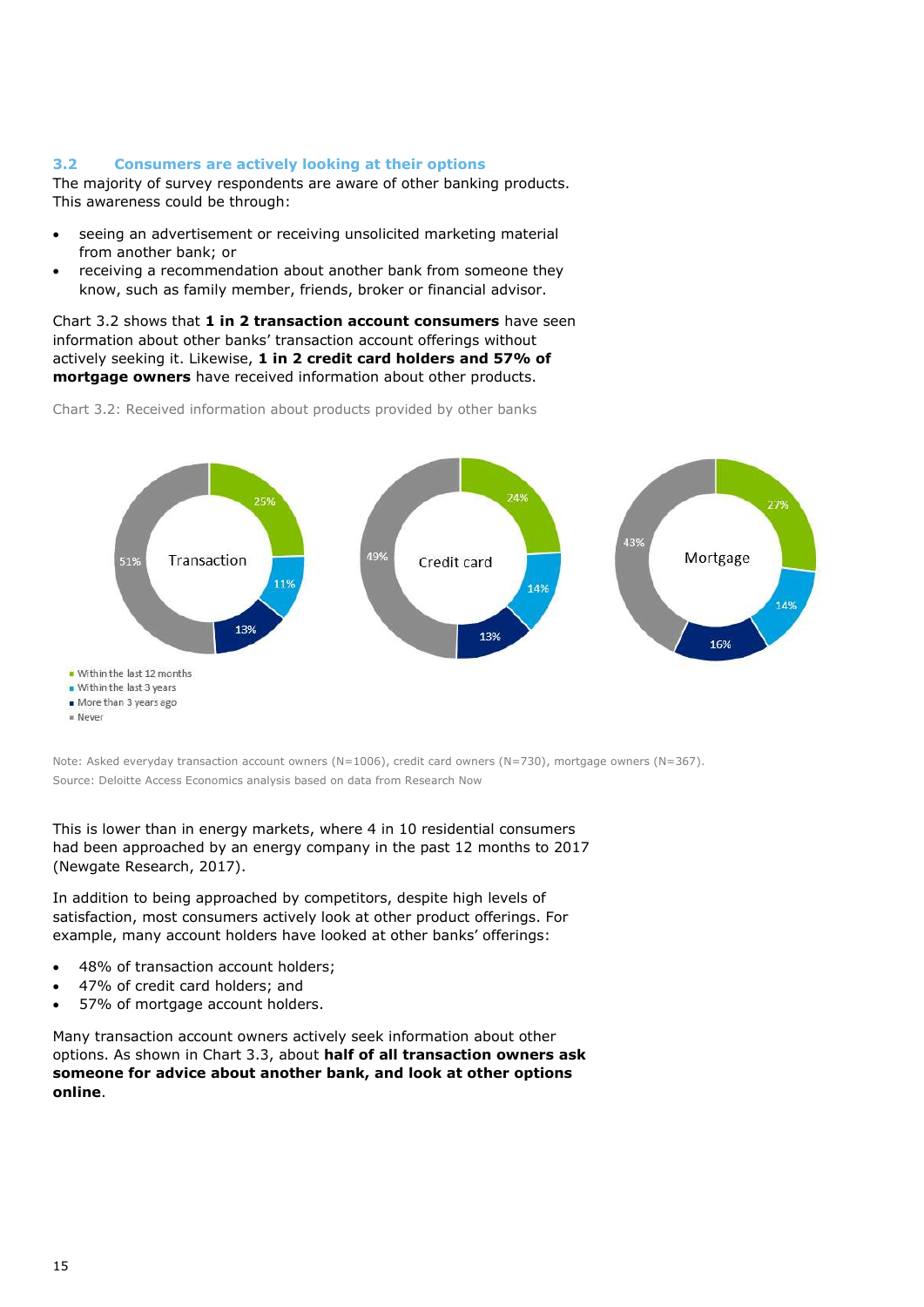#### Chart 3.3: Transaction account owners – active search



Note: Asked of everyday transaction account owners . N=1006. Source: Deloitte Access Economics analysis based on data from Research Now

However, consumer propensity to search for different products, and the methods they use for search, varies between products.

People are more likely to search on their own when it comes to products that are lower cost to establish and switch, such as transaction and credit card accounts. Chart 3.3 and Chart 3.4 show that 52% of transaction and 57% of credit card account holders have never asked anyone they know for advice - whether that is family, friends, a broker or financial advisor – on what banking provider or product to purchase.

Chart 3.4: Credit card account owners – active search



Within the last 12 months Within the last 3 years  $\blacksquare$  More than 3 years ago  $\blacksquare$  Never

Note: Asked of credit card account owners. N=730.

Source: Deloitte Access Economics analysis based on data from Research Now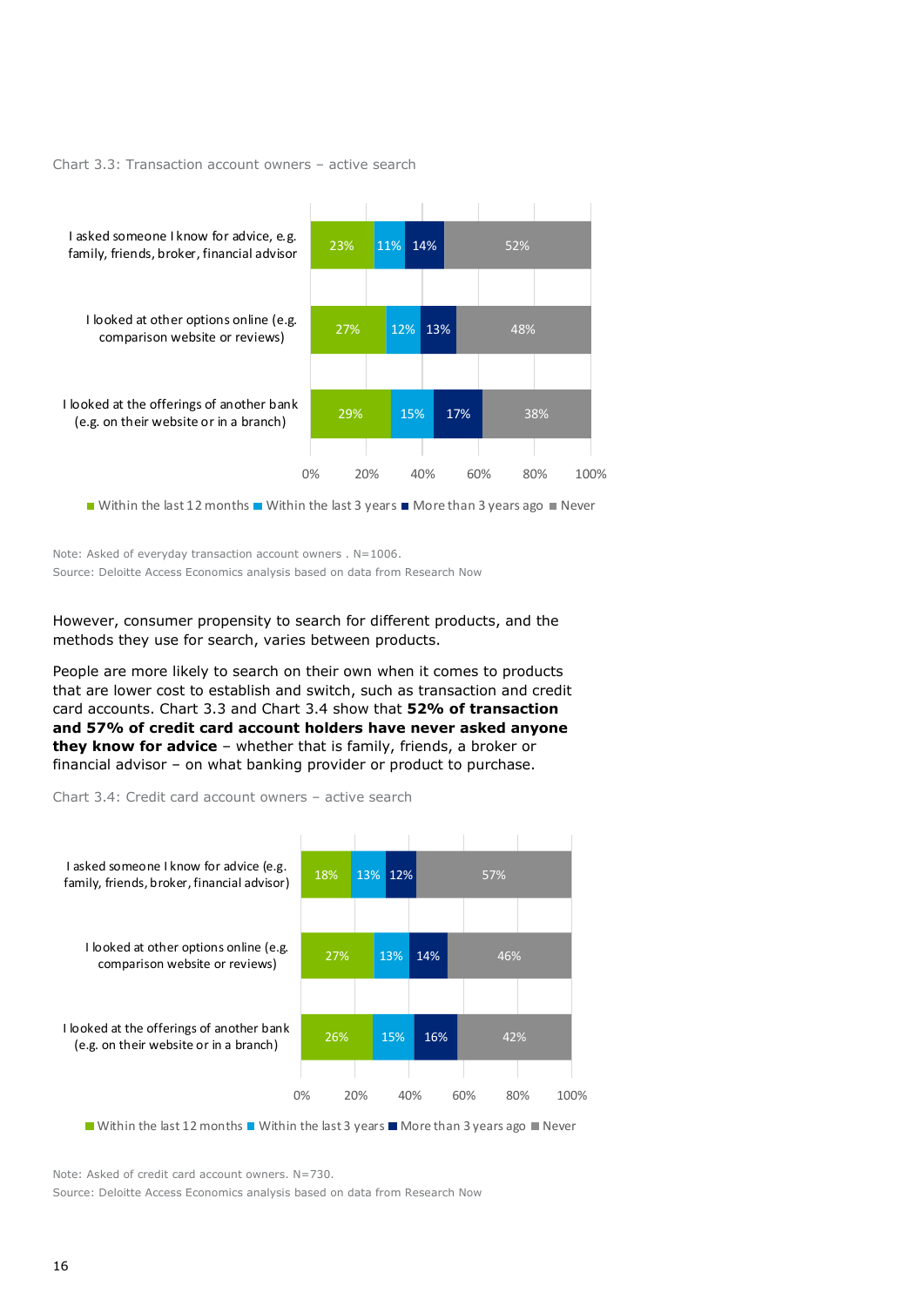In contrast, people are far more likely to ask people for advice when it comes to assessing available options for more complex financial products. Chart 3.5 shows that 63% of mortgage account owners have asked someone for advice on alternative mortgage products in the last three years.

More generally, consumers in the survey are more likely to actively search for other mortgages than they are for other financial products. About 2 in 3 mortgage owners have looked at the offerings of another bank at some point, as seen in Chart 3.5.





Within the last 12 months Within the last 3 years More than 3 years ago Never

Note: Asked of mortgage account owners. N=367.

Source: Deloitte Access Economics analysis based on data from Research Now

### 3.3 Tools to aid choice

Financial products can be complex. It can be challenging for consumers to determine which products deliver best value, as these decisions can require a high degree of financial literacy.

Our survey asked respondents the 'big three' questions developed by researchers Annamaria Lusardi and Olivia Mitchell in 2014 to test financial literacy, and found that only 18% of respondents answered all three questions correctly.<sup>12</sup> This is significantly lower than the rate found in a comparable study (43%), and in the US (33%) (Agnew, Bateman, & Thorp, 2013).

Compared to this same study, our sample also contained a higher proportion of respondents who said they did not know the answer to a

<sup>12</sup> The Lusardi & Mitchell (2014) 'big three' questions are:

<sup>1.</sup> Suppose you had \$100 in a savings account and the interest rate was 2% per year. After 5 years, how much do you think you would have in the account if you did not withdraw from the account? (More than \$102, Exactly \$102, Less than \$102, Don't know)

<sup>2.</sup> Imagine that the interest rate on your savings account was 1% per year and inflation was 2% per year. After 1 year, how much would you be able to buy with the money in this account? (More than today, Exactly the same, Less than today, Don't know)

<sup>3.</sup> "Buying a single share from a company usually provides a safer return than an index fund." Is this statement true or false? (True, False, Don't know)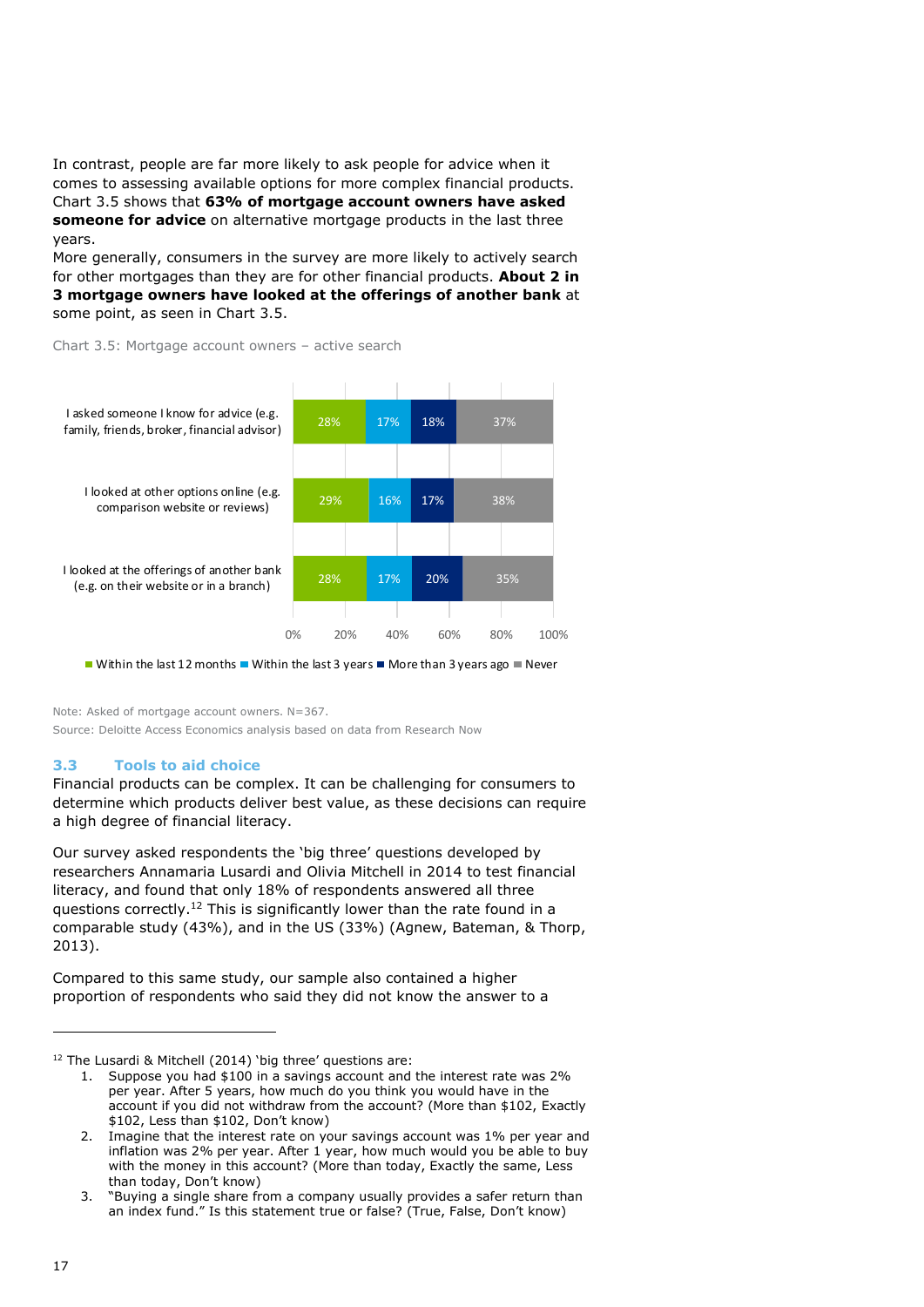question. 10% of survey respondents did not know the answer to the first question relating to inflation (compared to 6% in Agnew, Bateman, & Thorp), 17% did not know the answer to the second question relating to inflation (12%), and 56% did not know the answer to the third question relating to financial risk (37%). The authors also find in their cross-country comparison, that the rate of "do not know" responses was higher for Australia than for most countries, while Lusardi and Mitchell find that those individuals who tend to respond with "do not know" often know the least (Agnew, Bateman, & Thorp, 2013).

Interestingly, we find that higher financial literacy is not necessarily associated with higher switching rates. For transaction account owners, 60% of respondents who had a perfect score on the 'big three' questions had switched banks, compared to 53% of those who answered at least one question incorrectly. For credit card owners, 40% of the perfectly scored respondents switched, compared to 31% of those who did not answer all three questions correctly. Finally, only 13% of mortgage owners with perfect scores switched, while 17% of those who did not score perfectly on the test switched.

These disparities suggest that consumers with higher financial literacy are not necessarily likelier to switch compared to consumers with lower literacy, at least not for all products (in this case mortgage products). Further, when people do switch for price reasons, we cannot be sure that they are making the best available choice. People who switch based on price factors will try to choose the provider and product that offers best financial value. However, if consumers have an overall low level of financial literacy, this may not mean that they will switch to a provider offering better value. This underscores the importance of continuing financial literacy education for consumers, to improve their ability to make optimal choices over complex products.

Previous sections have shown that most consumers appear to access information about other products available. However, as noted by ASIC, it is also important that consumers can assess the information about the products and services available (ASIC, 2017).

A range of tools are available to help consumers assess financial products. These include financial advisers, comparison websites and reviews.

Evidence shows that these tools are widely used; for example, more than half of consumers have used online tools or reviews to look at other financial products at least once in the last three years.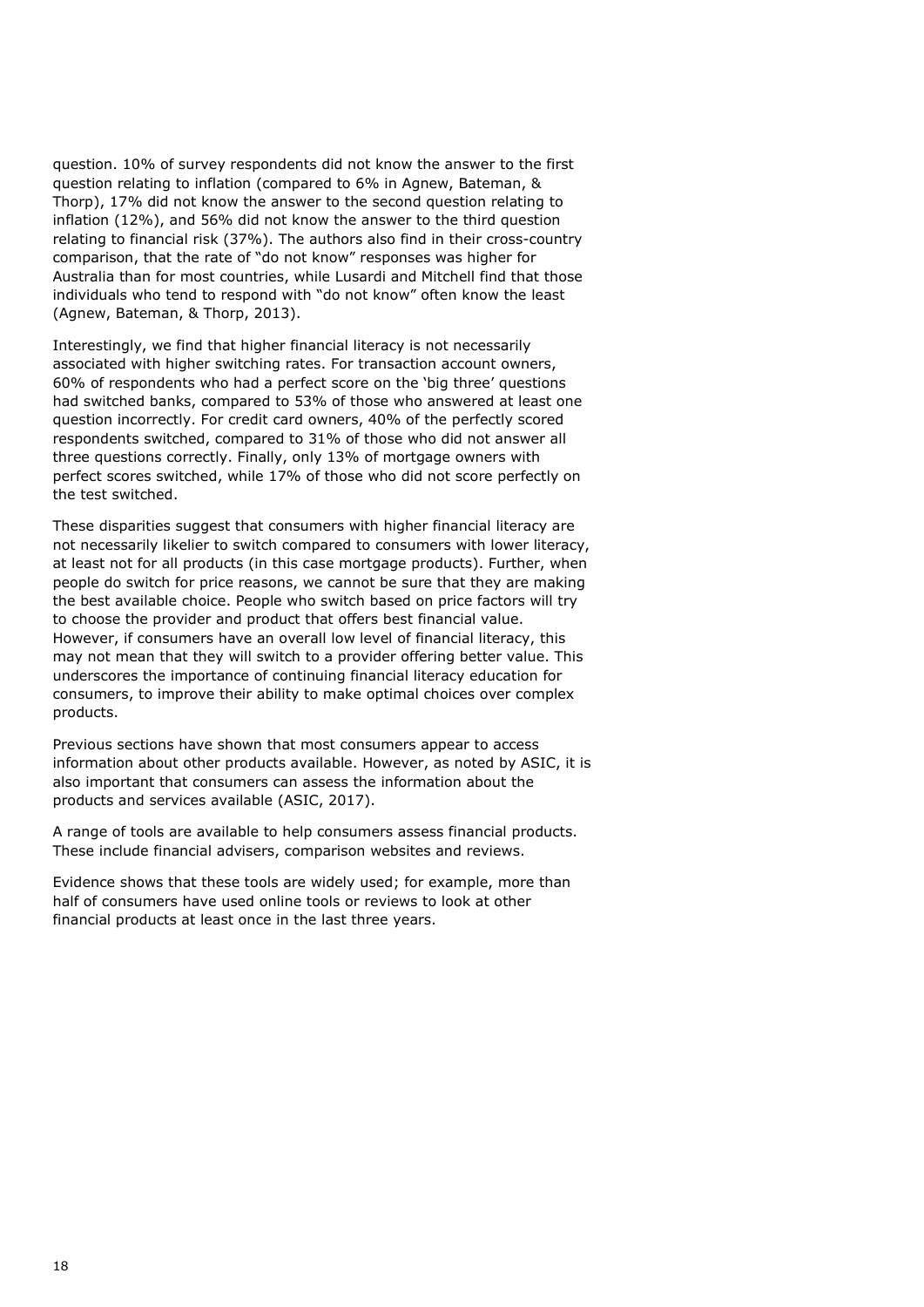Chart 3.6: Use of online comparison websites or reviews



Note: Consumers were only asked about their search behaviour with respect to products that they already own. Asked everyday transaction account owners (N=1006), credit card owners (N=730), mortgage owners (N=367).

Source: Deloitte Access Economics analysis based on data from Research Now

As a result, consumers find it easier to compare banking products than they do some other products. For example, Chart 3.7 shows that 77% of consumers who switched products found it easy or very easy to compare banking products, compared to 70% of those who switched their internet and 62% of those who changed their energy provider.

Chart 3.7: Proportion of individuals who say it was fairly or very easy to compare offers when deciding whether or not to switch across various industries



Note: Only includes consumers who actually switched. Source: Newgate Research, 2017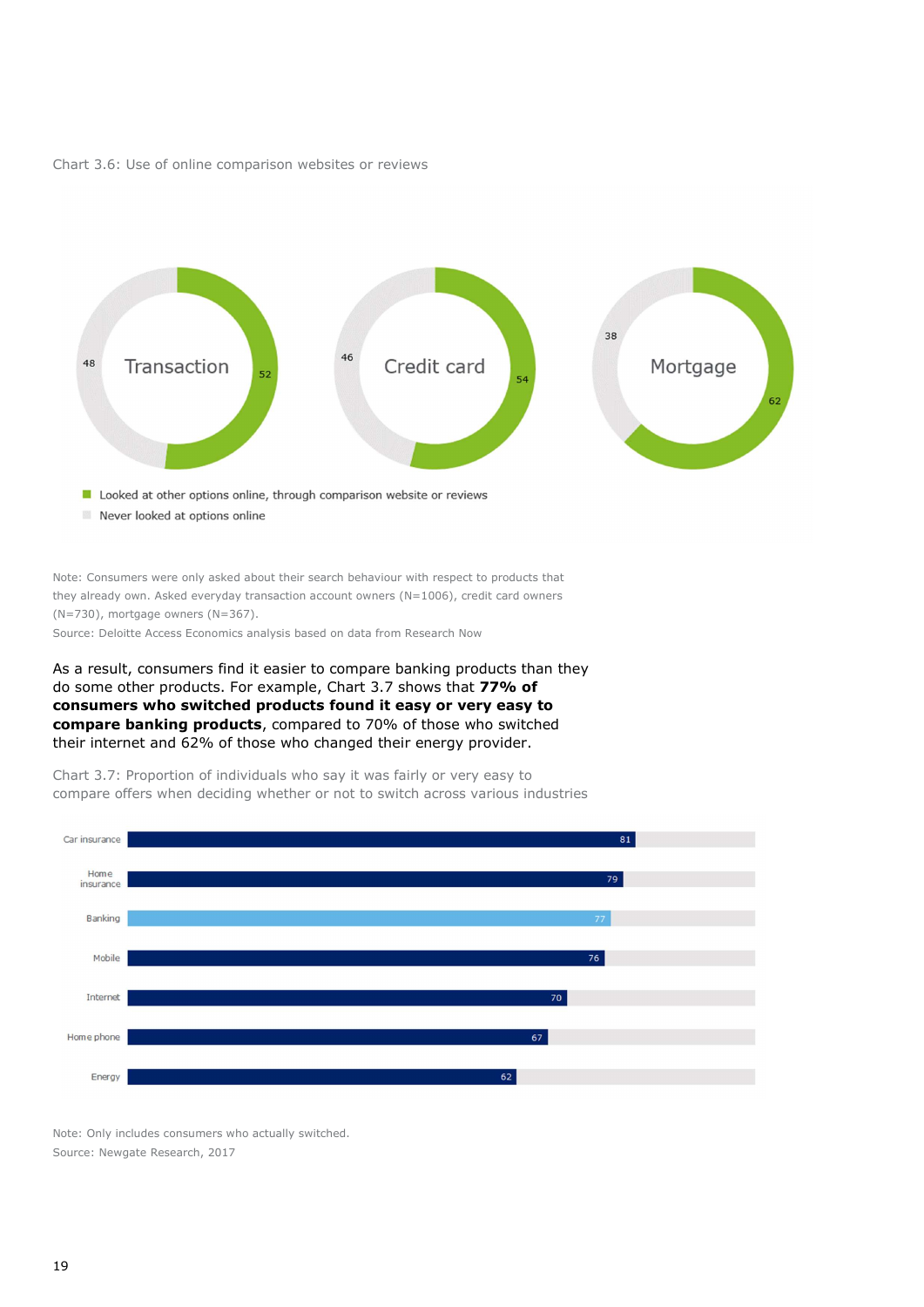#### 3.4 Barriers and costs

There is a perception that switching is difficult or troublesome. The Productivity Commission (2018) notes that "too much hassle and a desire to keep most accounts with the same institution are the main reasons given for the lack of switching, with home loans being a particularly difficult product for consumers to switch."

Switching costs in retail banking can include:

- bundling products with different features and inclusions, which makes it more difficult for consumers to compare products;
- porting processes, such as the inconvenience of setting up another account and communicating details to relevant parties; and
- exit or establishment fees charged by institutions.

However, recent surveys of Australian banking customers, including this one, find that those who have switched find it is easy to do so.

More than 4 in 5 everyday transaction account owners who switched found it either 'very easy' or 'easy'. Likewise, 3 in 4 credit card account holders found it 'very easy' or 'easy' to switch. Mortgage refinancing is the product type with lowest ease of switching. Only 55% of mortgage owners who switched found it 'very easy' or 'easy'.



Chart 3.8: Ease of switching by product type (%)

Note: Asked everyday transaction account owners who switched within the last 12 months, 3 years or more than 3 years ago (N=556), credit card account owners who switched within the last 12 months, 3 years or more than 3 years ago (N=329), mortgage owners who switched within the last 12 months, 3 years or more than 3 years ago (N=201).

Source: Deloitte Access Economics analysis based on data from Research Now

Similarly, a Galaxy Research survey in 2017 found that only 1 in 10 people who have switched found the process difficult (Australian Banking Association, 2017). In fact, 67% of people who changed a banking product in the last 12 months said that the process was easy or very easy (Australian Banking Association, 2018).

Arguably, the perception of difficulty could matter more than the actual difficulty. A perception that switching is difficult may deter people from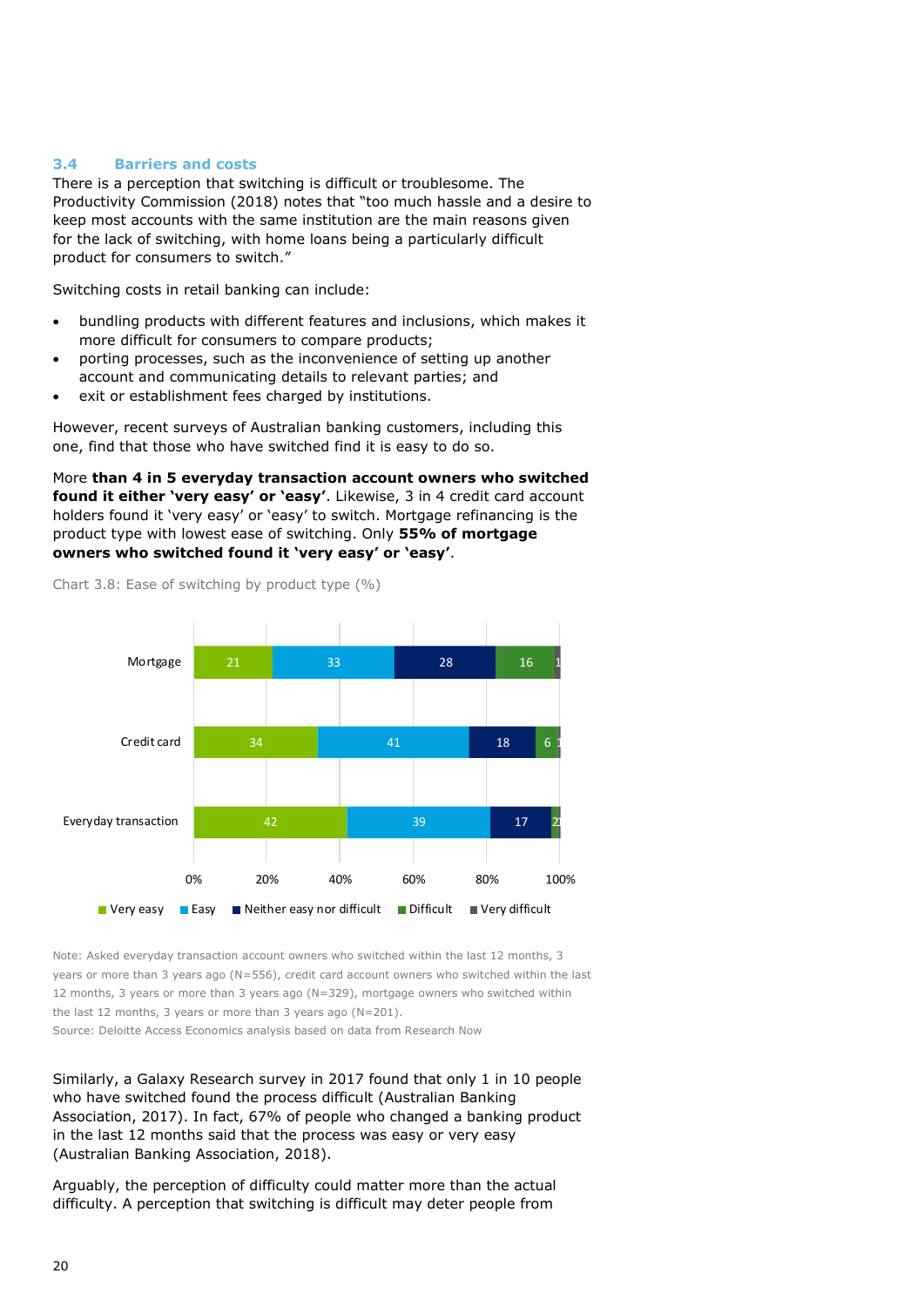trying to switch. In addition, those who managed to switch may have higher ability or willingness to overcome time and administrative costs.

Our survey finds that although there are perceived barriers to switching, the overwhelming majority of people who considered switching ultimately chose to stay because they are comfortable with their current bank.

#### Almost 60% of everyday transaction account holders who have considered other banks did not go on to open an account with another bank because they are comfortable where they are.



Chart 3.9: Reasons for staying – everyday transaction owners

Note: Category response frequencies do not sum to 100% because of multiple responses. . Asked everyday transaction account holders who have considered other banks. N=175. Source: Deloitte Access Economics analysis based on data from Research Now

This is in line with previous findings by Galaxy Research. A 2017 survey found that, of those who haven't switched in the last three years, 58% say the reason why they haven't switched is because they're comfortable with their current bank (Australian Banking Association, 2017).

However, this is not to say that there are no perceived difficulties to switching. As seen in Chart 3.9, just over 1 in 4 transaction account holders who considered other banks chose not to switch because they thought it would be too hard to change all of their payments.

Similarly, almost half of credit card account holders (49%) who have considered other banks stay put because they are comfortable where they are. As seen in Chart 3.10, around 13% said that one reason they stayed was because it would be too hard to change all of their payments, and around 1 in 10 credit card account holders said it was because it was too hard to pick (11%) or apply for an account (8%) at a different bank.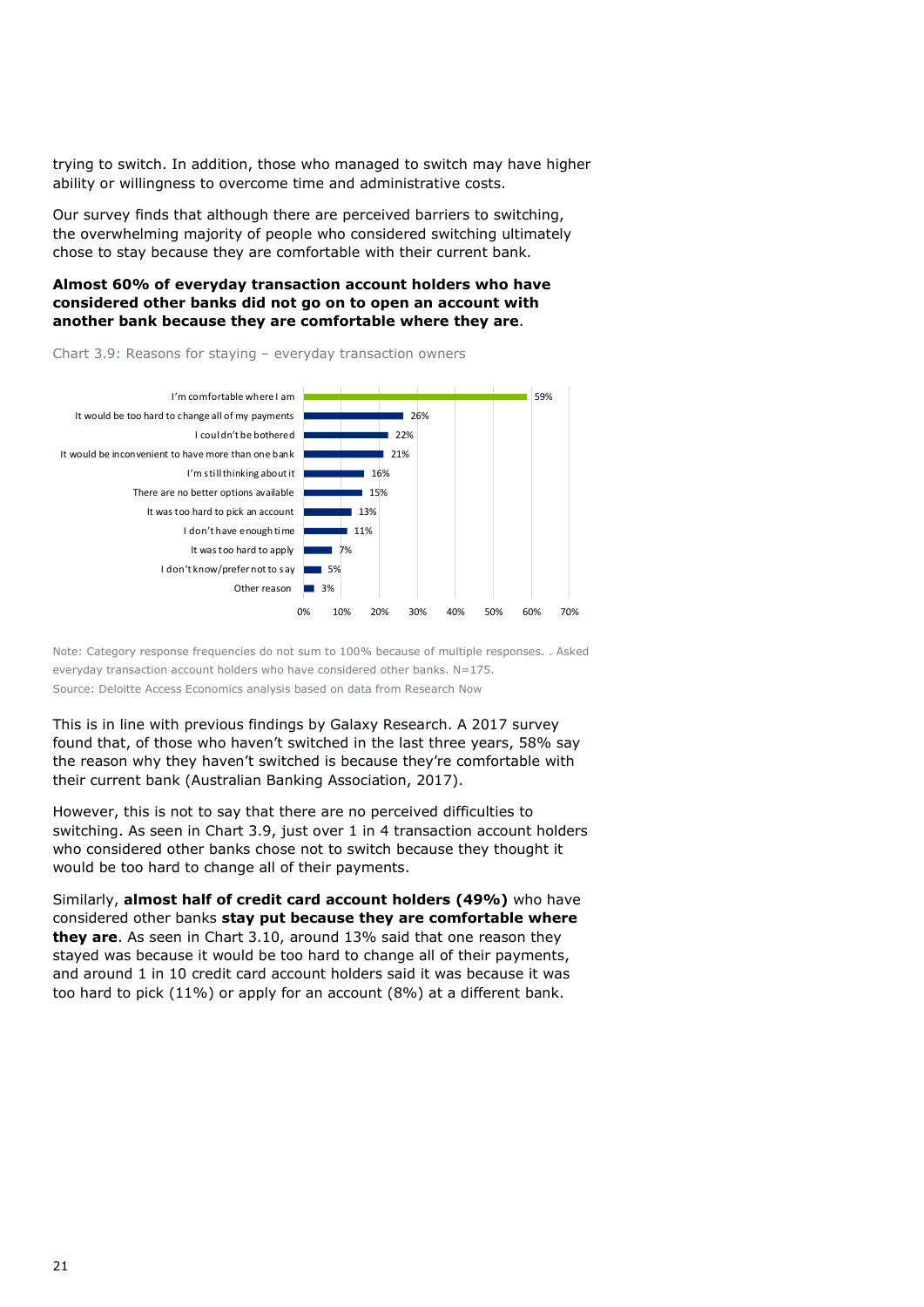



Note: Asked credit card account holders who have considered other banks. N=166. Source: Deloitte Access Economics analysis based on data from Research Now .

And lastly, almost one in four mortgage owners who have considered other banks' mortgage options have not refinanced with another bank because they are comfortable where they are. Nearly 1 in 10 said they didn't refinance because would be too hard to change their payments over, and around 13% said it was too hard to choose between other banks.

#### Chart 3.11: Reasons for staying – mortgage owners



Note: Asked mortgage holders who have considered other banks. N=110. Source: Deloitte Access Economics analysis based on data from Research Now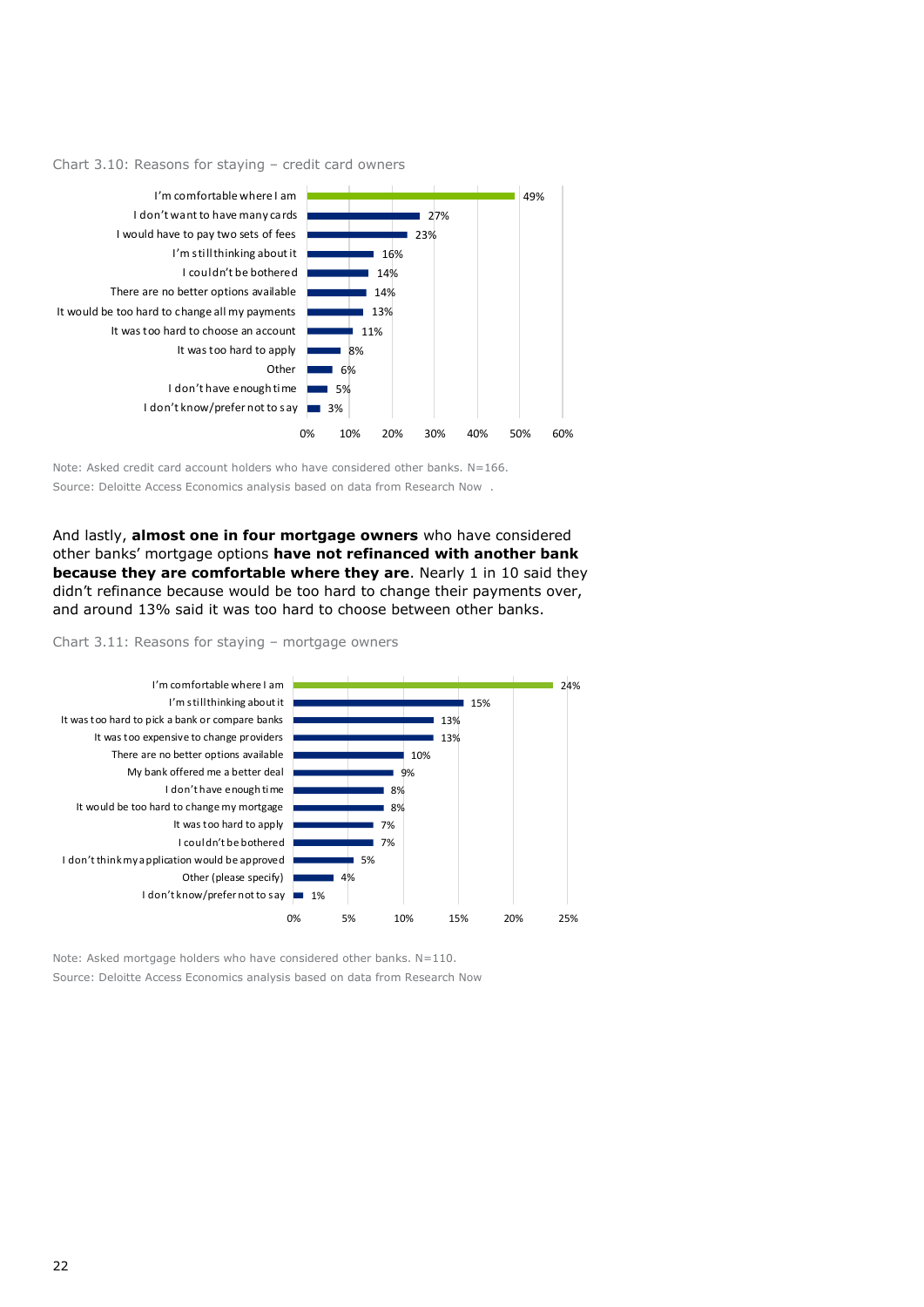#### 3.5 Decision to switch

Our research supports other papers that find that many Australians are choosing to change their account providers, by establishing accounts with other banks.

This survey finds that 15% of transaction account owners opened an account with a different bank in the last 12 months, and 53% of transaction account owners have done so at some point.

Credit card owners are less likely to switch; 1 in 10 account holders opened accounts with another bank in the last 12 months, and around 1 in 3 (32%) credit card owners have ever done this.

By comparison, Galaxy Research's 2017 survey found that 19% of all product owners changed banking products within the last 12 months, and 17% of Australians have switched their main bank in the last three years (Australian Banking Association, 2018).

Mortgage owners switch least frequently; only 5% of mortgage owners have refinanced in the last 12 months, and 16% of mortgage owners have ever refinanced their mortgage with another bank. While not directly comparable, a Choice survey in 2017 found that 17% of people with home loans with a non-big four bank had switched home loans in the last two years compared to 11% of people who have home loans with the big four (CHOICE, 2017).

Chart 3.12 shows that 51% of transaction account owners have also closed an account with a bank. This is the highest rate across all product types; only 42% of credit card and 45% of mortgage owners have done so, which suggests that many transaction card owners carry more than one account with different banks.



Chart 3.12: Closed accounts by product type

Note: Asked everyday transaction account owners (N=1006), credit card owners (N=730),  $mortcase$  owners  $(N=367)$ .

Source: Deloitte Access Economics analysis based on data from Research Now

When asked about why they opened another account, the most common reason given was because they found better value with another bank.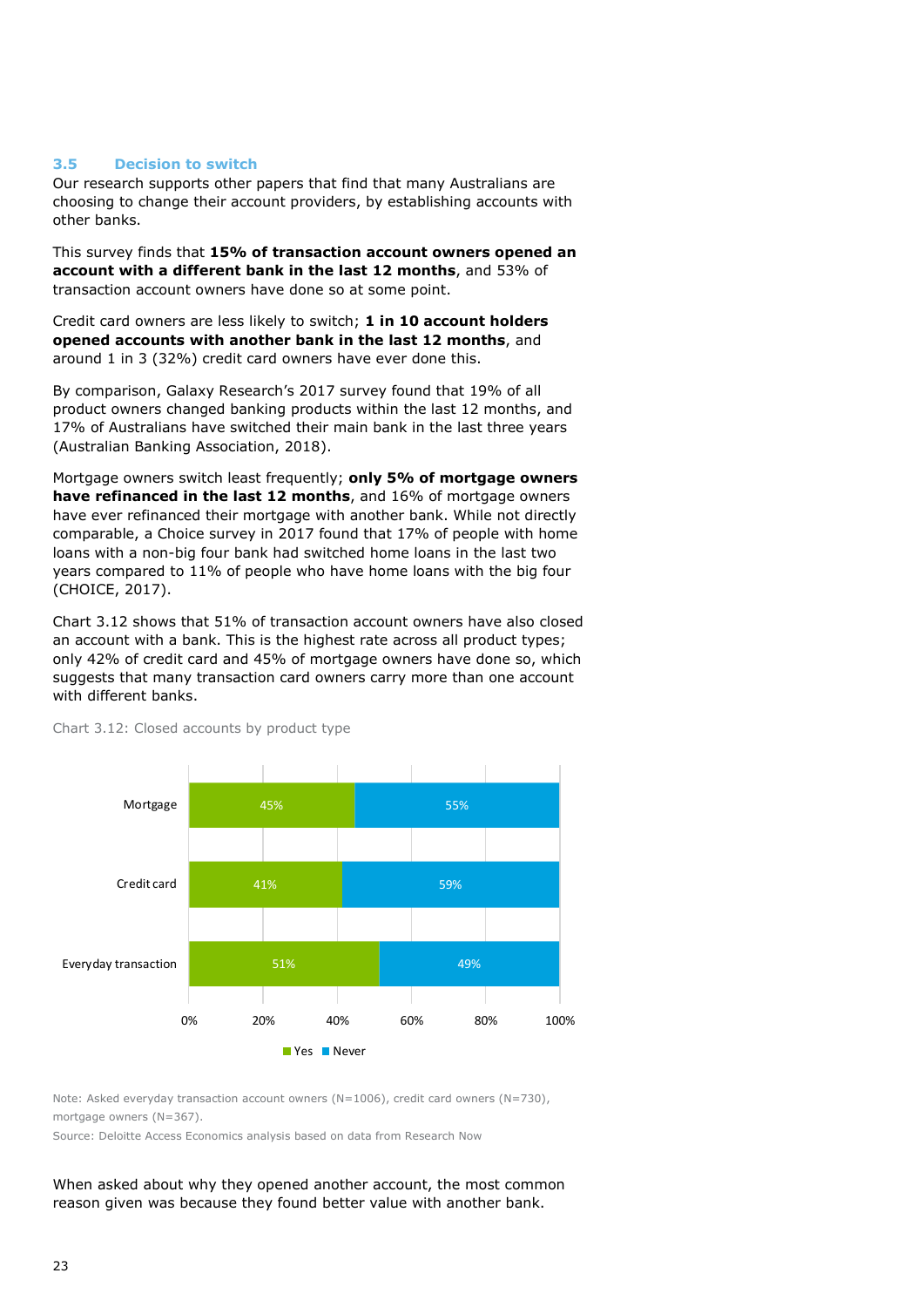#### Almost 1 in 5 everyday transaction account holders switched because they found better value at another bank, and 18% of credit card account holders said the same.

However, for mortgages we find that the **most important driver of** switching was finding a better mortgage (21%) which provided an offset account or allowed consumers to fix a part of their loan. In other words, in our survey, mortgage features matter most when it comes to deciding whether to refinance a mortgage. Nonetheless, factors that drive better value (19%) such as lower interest rates or lower fees, are still important.

#### Chart 3.13: Why did you refinance your mortgage with another bank?



Note: asked mortgage owners who switched within the last 12 months, 3 years or more than 3 vears ago.  $N=164$ .

Source: Deloitte Access Economics analysis based on data from Research Now

We find that rates of switching are higher among those among those who have asked an adviser, family or friends about products offered by another bank, than among those who have not. 8 in 10 (80%) of respondents who ever asked someone they know for advice (adviser, family, friends) have switched. In contrast, 1 in 3 (33%) of respondents who have never asked someone they know for advice have switched. This suggests people who ask for financial advice from others are more likely to switch.

We also find that metropolitan residents are overrepresented in the population that switches accounts compared to regional residents. While 60% of the survey respondents live in metropolitan areas, 71% of all credit card account owners who have switched banks, and 72% of mortgage account switchers live in metropolitan areas. This is more balanced for everyday transaction accounts – 64% of account owners who have switched live in metropolitan areas.

This could indicate higher intensity of competition and greater diversity of choice in cities. However, on the flipside it is also important to consider the possibility that not as many regional consumers switch because they are more satisfied with their banks than metropolitan consumers. Our survey finds some evidence to suggest this. Chart 3.14 shows that 71% of regional mortgage owners are satisfied or very satisfied with their bank, compared to 66% of metropolitan mortgage owners.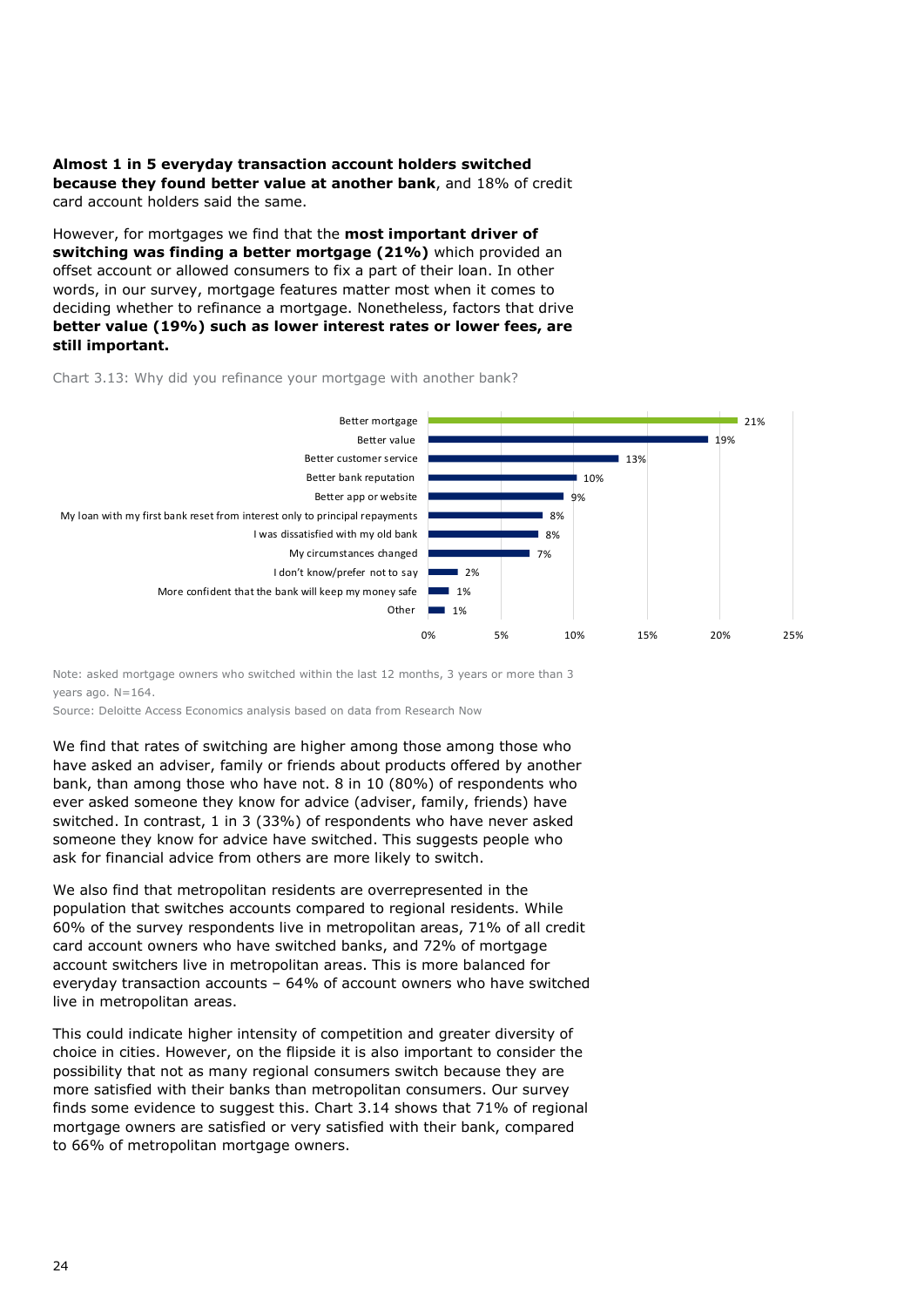

#### Chart 3.14: Satisfaction by region, for mortgage account owners

Note: Asked mortgage owners who live in regional areas (N=123) and mortgage owners who live in metropolitan areas (N=244).

Other than regional location, there are no significant differences in the rate of switching across socio-economic and between other characteristics, including gender, income or state of residence.

#### 3.6 Assessing switching levels

The academic literature does not identify whether an optimal rate of switching in a competitive market exists, or seek to determine what this would be. The literature has focused in detail on switching costs – particularly, under what circumstances and conditions customers will switch, and the relationship between low switching costs and competition.

Yet government bodies and regulators have mixed views on switching rates. For example:

- in its submission to the Productivity Commission's draft report, the ACCC puts forward the view that the rate of switching is low, and therefore, combined with other factors, it is an indicator that the market is not competitive (ACCC, 2017);
- the Commonwealth Treasury, in their Review of Open Banking says "[w]hile account switching has sometimes been considered as an indicator of competition between banks in the past, it is unlikely to be a robust indicator of competition, or of measuring the effectiveness of Open Banking reforms to increase competition. This is because there are significant other reasons why a customer may not want to switch accounts" (The Australian Government the Treasury, 2017);
- the Productivity Commission, in its Competition in the Australian Financial System draft report, states that "consumers are not actively engaging in the decision about whether or not to switch" and "for some financial products many consumers do not switch, even when superior alternatives are available, especially for credit cards and transaction accounts";
- in the private health insurance market, the Private Health Insurance Administration Council says there is no particular level of switching that would indicate the market is strongly competitive (Private Health Insurance Administrative Council, 2013).

Research has found that lowering switching costs is positive for competition, but does not necessarily lead to more switching.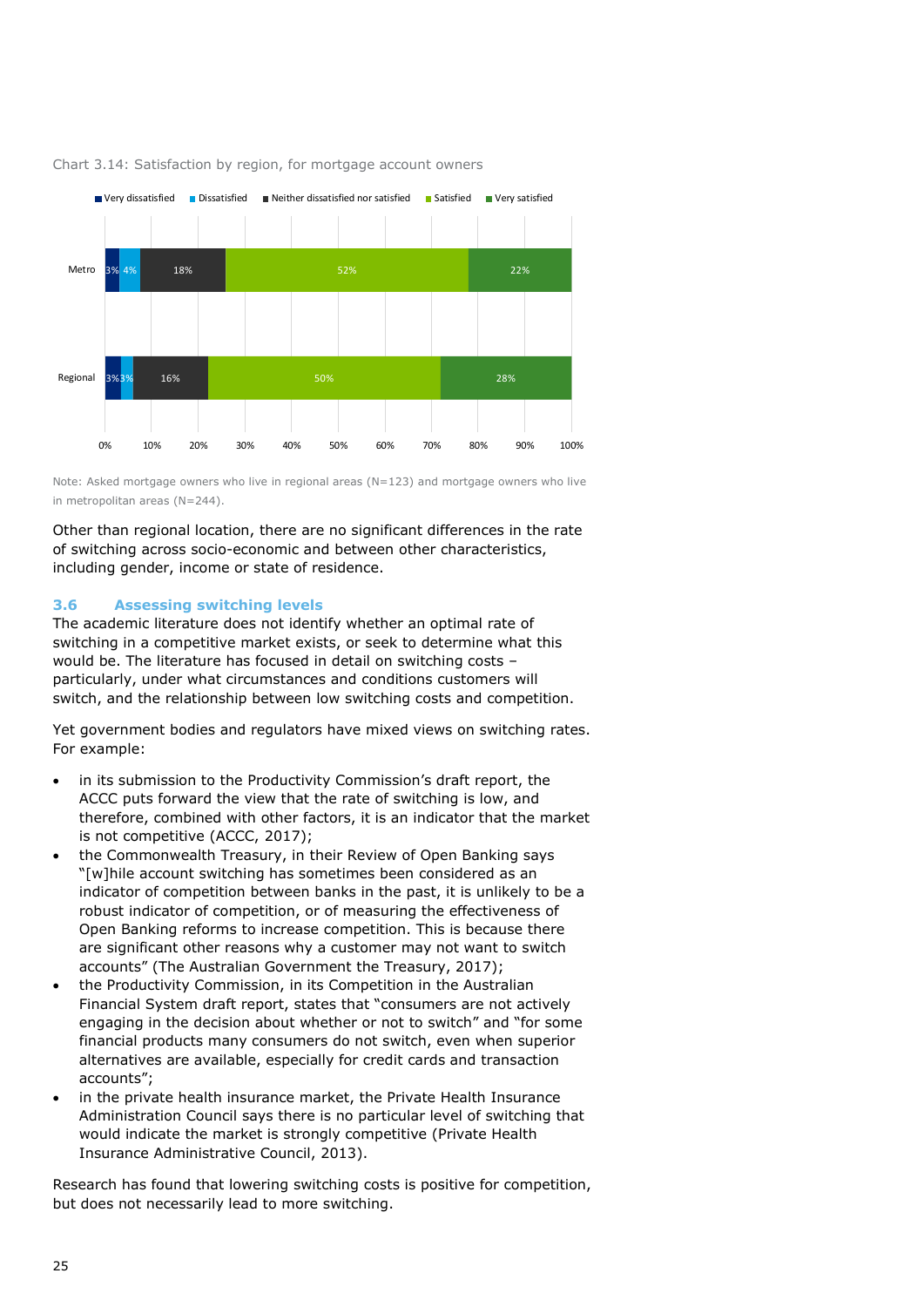In the UK, the introduction of the Current Account Switch Service (CASS) aims to increase competition by committing the new bank to guarantee switching free of charge; transfer all money to the new account including redirection of misplaced payments; contact the sender to give them new account details; and minimise switching time to only 7 working days.

According to the University of Bristol Personal Finance Research Centre, CASS improved the timeliness and ease of switching process, but overall switching rates have not improved since its introduction (Hartfree, Evans, Kempson, & Finney, 2016). While banks in the UK have spent approximately £750m (A\$1.3b) to establish CASS, only 2 million people used it in the first two years (Treanor, 2015).

Switching rates of between 5-15% across the three banking products are consistent with the range seen in other jurisdictions. This implies that around 2.8 million adult Australians change their banking relationships every year.<sup>13</sup> The UK Competition and Markets Authority's survey of switching in personal current accounts found that 86% of people who search do not continue to switch (Competition & Markets Authority, 2015). They estimate the annual rate of switching is 3%. In the US, 11% of consumers left their bank in the past year (Accenture, 2017). A consumer survey in New Zealand has also found that 5% of banking consumers had switched banks in the past year (Consumer, 2018).

#### 3.7 Looking forward

In Australia, regulatory solutions are already underway to promote competition through greater ease of customer switching between banks. Open Banking, for example, will create a data-transferring regime to allow accredited third parties to receive consumers' banking data. This may lead to greater ease of switching, by simplifying processes such as transferring payments from existing bank accounts to new banks.

Our survey asked Australians about their willingness to transfer personal data to an institution in order to receive a range of potential benefits. We found that 38% of respondents would never want their personal transaction data transferred, no matter what the potential benefit, while 12% were not sure.

Of those who would consider transferring their data, trust in the organisation that would be receiving their data was a critical consideration. Between 4 and 6 in every 10 were prepared to transfer their personal data only to an institution they trusted. Between 2 and 3 in every 10 were open to transfer their personal data for these benefits regardless of trust, and a remaining 2 to 4 in 10 would not transfer their data for these particular benefits.

Chart 3.15 shows which potential benefits respondents said would motivate them to transfer their personal data, for the 50% of respondents who said they would consider sharing their data at all.

<sup>&</sup>lt;sup>13</sup> Based on population 18 and over, June 2018, ABS Cat No 3101.0, minus those without a transaction account, which is just over 2% of the adult population, https://www.nab.com.au/content/dam/nabrwd/documents/reports/financial/2014 measuring-financial-exclusion-in-australia.pdf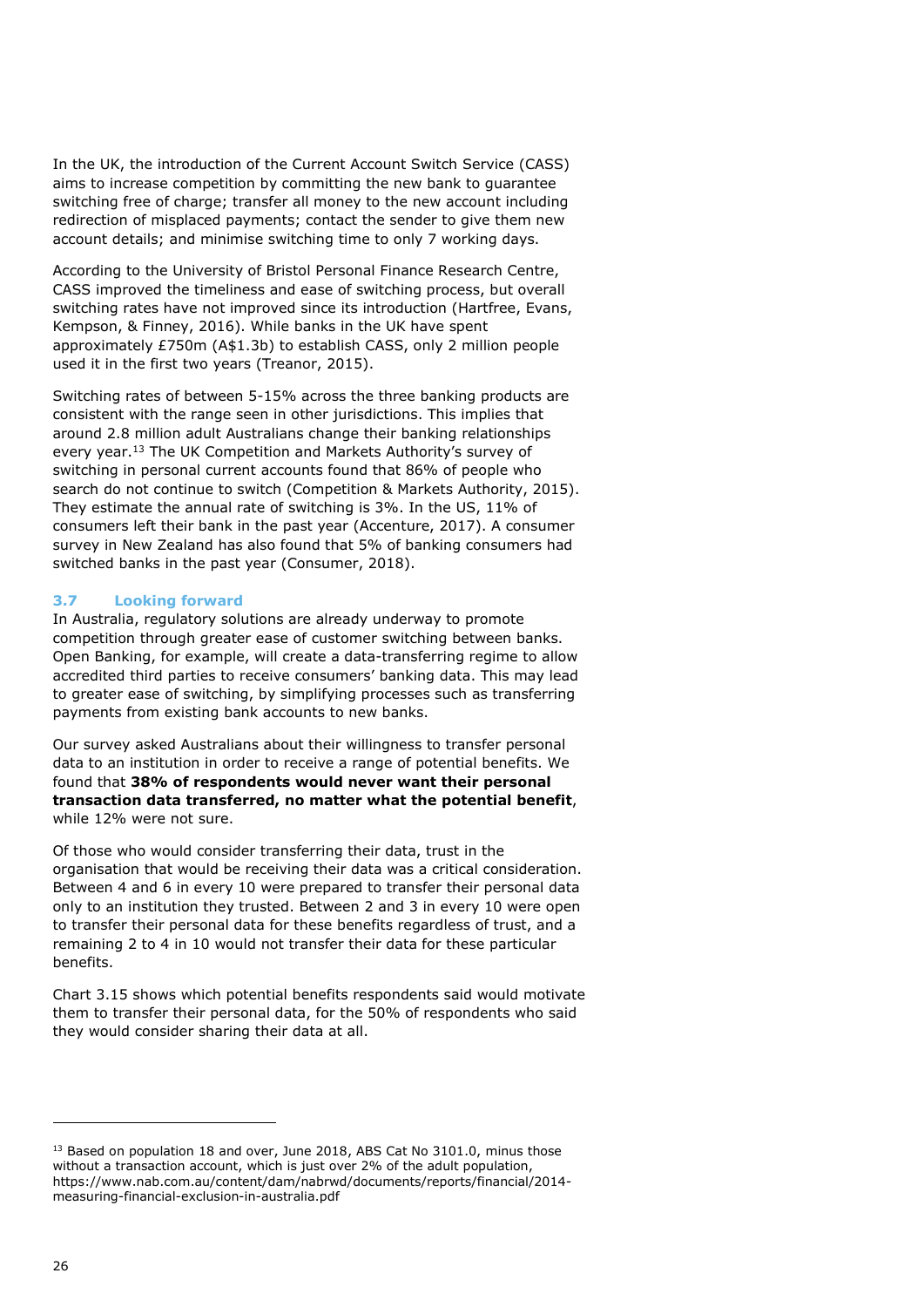

#### Chart 3.15: Willingness to transfer personal data by potential benefit

- I would transfer my personal data to any institution which offered me this potential benefit
- I would only transfer my personal data to an institution I trust if it offered me this potential benefit
- This potential benefit would not make me want to transfer my personal data

Note: Asked only those who did not respond "never" or "not sure/don't know" (N=513). Of the sample, a remaining 383 respondents would never want their personal transaction data transferred (38%), and 121 were not sure or did not know (12%). Deloitte Access Economics analysis based on data from Research Now.

Open Banking is posed to deliver more choice in the market amongst banking institutions, and may gain more acceptance and use as the potential benefits and trust become more established. Yet there is currently limited awareness.

Comprehensive Credit Reporting (CCR) is a component of Open Banking that may also improve the customer experience of comparing mortgages, by allowing credit providers to provide positive credit information on individuals, such as loan repayment history (Deloitte, 2018). Innovations enabled by the NPP could also enhance peer-to-peer banking and payment speeds.

Similarly, in response to findings by the Khoury Review, the updated Banking Code of Practice sets out a range of new measures and commitments. These are intended to increased transparency, ethical behaviour, responsible lending and financial protection and have been adopted by 20 banks including the big four banks. The new Code will commence on 1 July 2019 and be monitored by the independent Banking Code of Compliance Committee (Australian Banking Association, n.d.).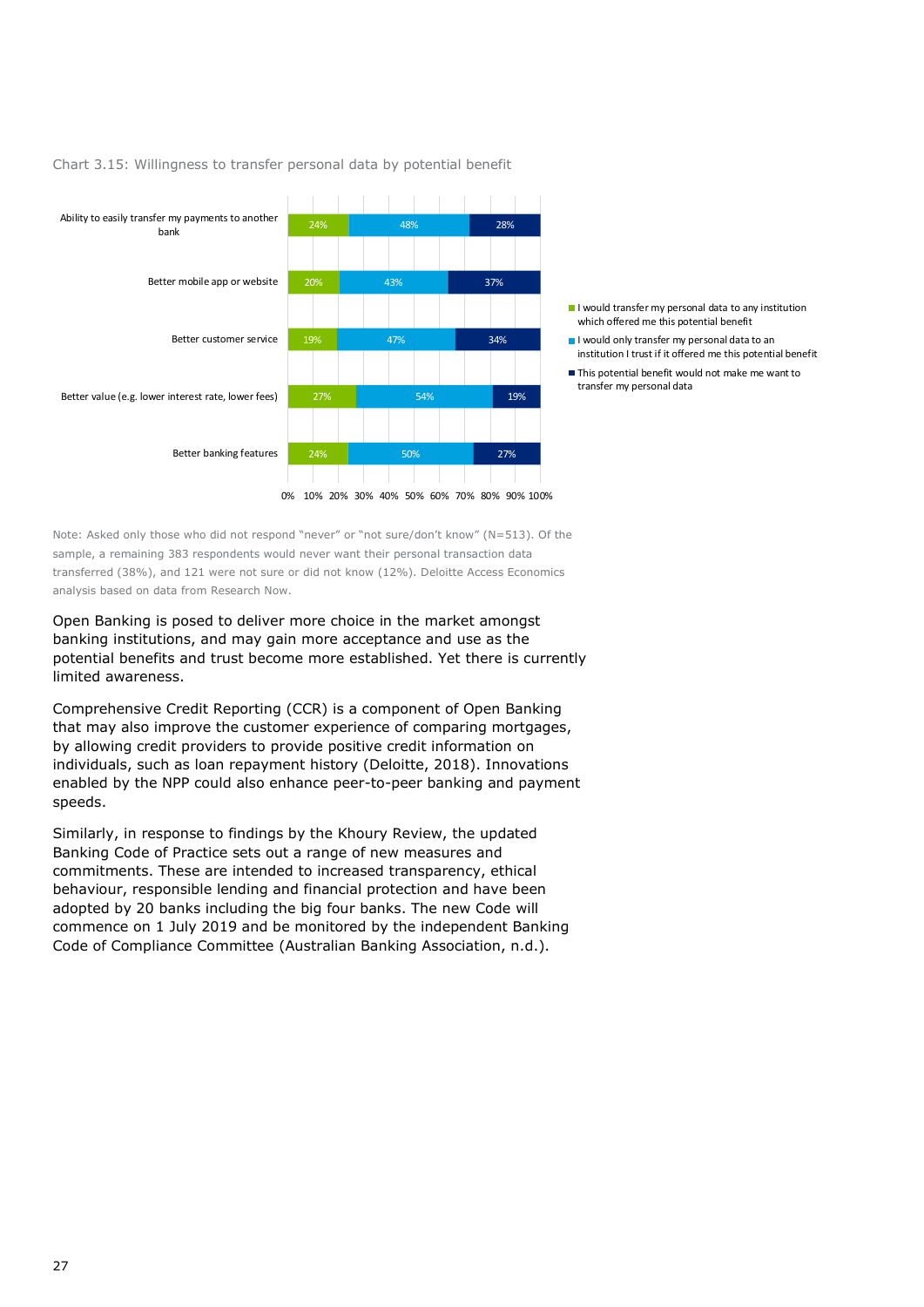## **Conclusions**

Choice is important to Australian consumers of retail banking products. There is a range of products available to cater to different personal banking needs.

Retail banking has introduced a number of innovations in the last two decades, such as Tap & Pay bank cards enabled by NFC technology. The Australian Treasury, lists other innovations including (Deloitte Access Economics, 2014):

- high interest online savings accounts;
- transaction accounts with simplified fee structures;
- mobile banking;
- low-doc and no-doc loans;
- zero or low deposit home loans; and
- "capped rate" variable mortgages.

More innovations are to come in response to Open Banking and the New Payments Platform banking infrastructure. For example, Comprehensive Credit Reporting by banking providers will likely allow individuals to more easily access mortgage products from a range of competitors.

At the same time, public policymakers have raised concerns about competition in retail banking. Many share the Productivity Commission's concerns that "barriers to switching can make loyal customers ripe for exploitation" (2018).

This report uses new evidence from a nationally representative survey of Australian retail banking consumers to understand the underlying preferences driving consumer choices over banks throughout a customer's relationship to their bank, up to and including switching by opening an account with a different bank.

The survey finds that many factors are important for choosing a banking provider and can differ across banking products. While consumers tend to consider price to be the most important factor, many other product features and services, such as fraud protection and convenience, are also important considerations that inform choice.

Broadly, consumers seem to be satisfied with their choices. Around 79% of everyday transaction, 75% of credit card, 67% of mortgage owners are 'very satisfied' or 'satisfied' with their banks.

Yet our survey evidence suggests that consumers do not 'set and forget' their banking products. Most have actively searched for information on other accounts offered by other banking providers (22% of transaction, 21% of credit card, 23% of mortgage owners) in the last 12 months.

We find that ultimately, 15% of everyday transaction owners, 10% for credit card and 5% for mortgage end up switching in the last 12 months. For the most part, consumers who actively searched for other products choose not to switch because they are comfortable where they are.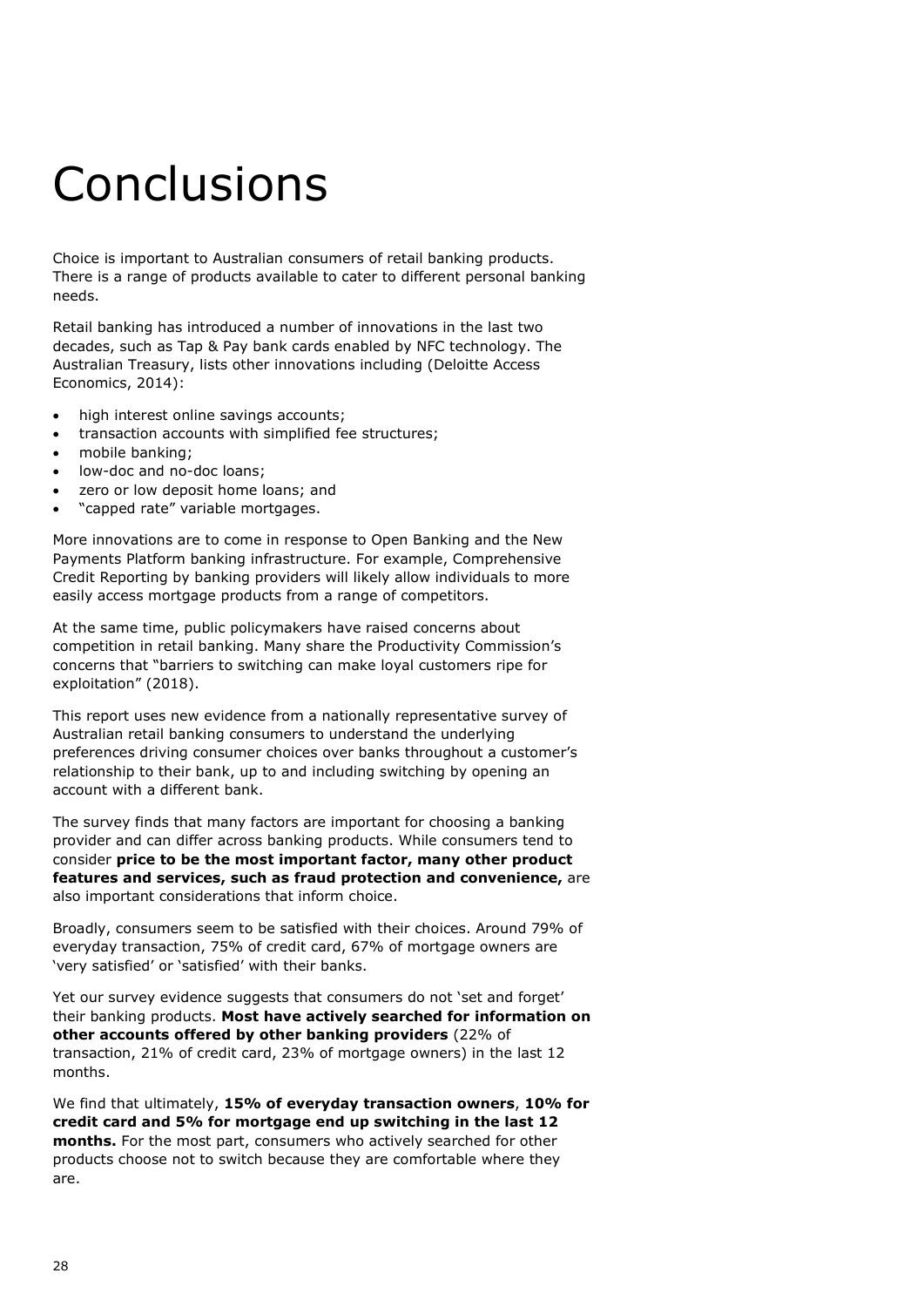For mortgages, we find that the most common driver of switching is not price, but greater flexibility around repayment (21% of mortgage switchers cited as reason for refinancing). This is despite the fact that price factors including interest rates and fees are rated as 'very important' or 'important' by 87% of mortgage owners when choosing a lender.

Switching is perceived to be relatively easy – there are some barriers, but by and large, people who remain with their bank choose to do so because they are comfortable where they are and haven't found a better option. 59% of transaction, 49% of credit card and 24% of mortgage owners who have considered other banks stay with their bank because they are comfortable where they are.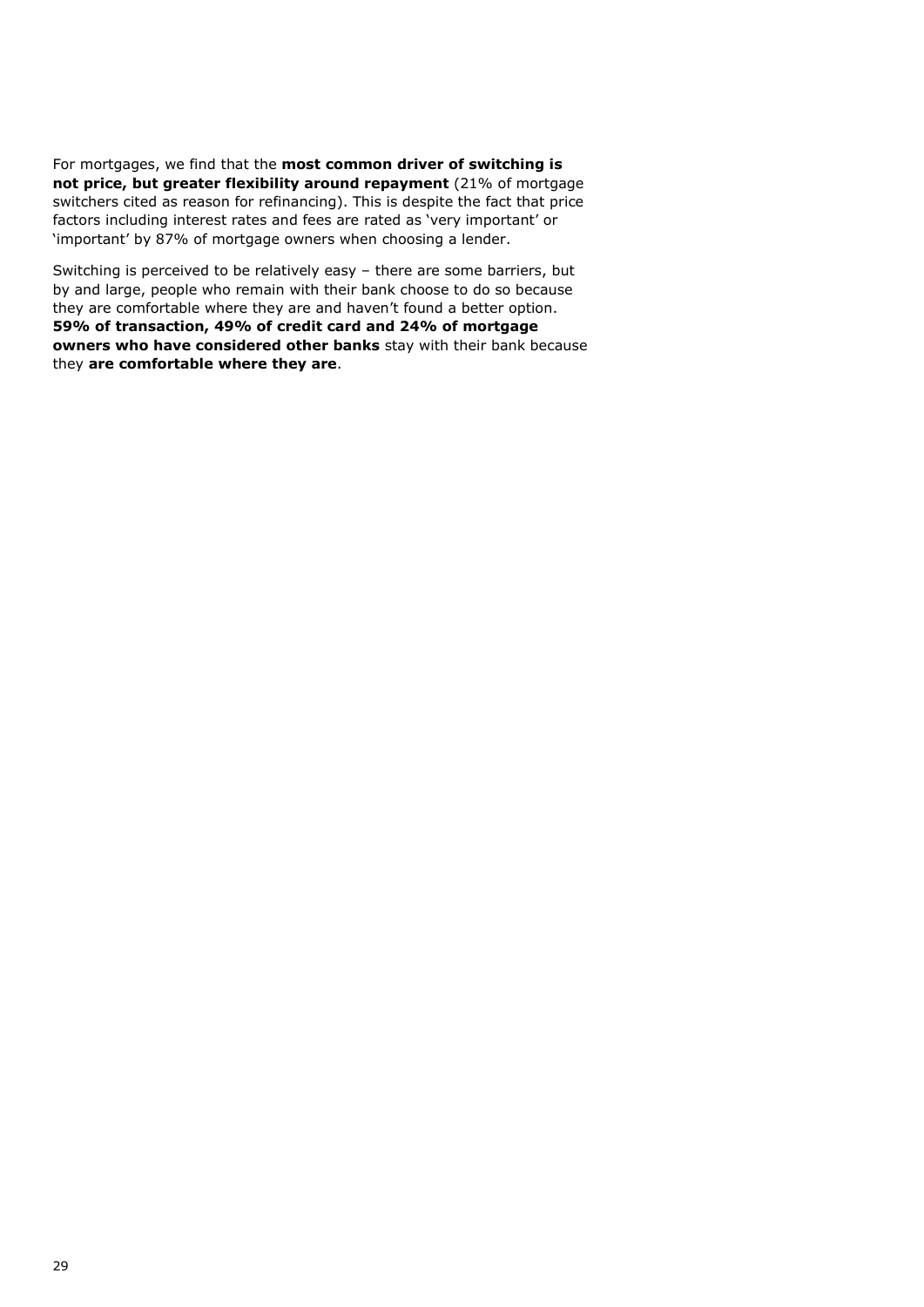### References

- ABA. (2017). Inquiry into Competition in the Australian Financial System: ABA submission.
- ABS. (2018). 2016 Census QuickStats. Retrieved from http://quickstats.censusdata.abs.gov.au/census\_services/getproduc t/census/2016/quickstat/036
- ABS. (2018). 5609.0 Housing Finance, Australia, April 2018. Retrieved from http://www.abs.gov.au/AUSSTATS/abs@.nsf/Latestproducts/5609.0 Main%20Features2April%202018?opendocument&tabname=Summ ary&prodno=5609.0&issue=April%202018&num=&view=
- ACCC. (2017). Productivity Commission Inquiry into Competition in the Australian Financial System: Australian Competition and Consumer Commission submission.
- ACCC. (2018). Residential mortgage price inquiry.
- Accenture. (2017). North America Consumer Digital Banking Survey: Banking on Value. Retrieved from https://www.occ.treas.gov/topics/bank-management/mutualsavings-associations/consumer-retail-banking-survey-summarypresentation-jul-2017.pdf
- Agnew, J., Bateman, H., & Thorp, S. (2013). Financial literacy and retirement planning in Australia. Numeracy: Advancing Education in Quantitative Literacy.
- APRA. (2019). Quarterly Authorised Deposit-taking Institution Performance Statistics. Retrieved from https://www.apra.gov.au/publications/quarterly-authorised-deposittaking-institution-performance-statistics
- ASIC. (2017, September). Productivity Commission Inquiry into competition in the Australian financial system. Retrieved from Submission by the Australian Securitvies and Investments Commission: https://www.pc.gov.au/\_\_data/assets/pdf\_file/0014/222170/sub04 0-financial-system.pdf
- Australian Banking Association. (2017). Inquiry into Competition in the Australian Financial System.

Australian Banking Association. (2018). Consumer Banking Survey 2017.

- Australian Banking Association. (n.d.). Banking Code of Practice. Retrieved from https://www.ausbanking.org.au/code
- Australian Financial Review. (2018, July 16). CBA outstrips Big Four rivals in mobile apps according to Forrester Research analysis. Retrieved from https://www.afr.com/technology/apps/cba-outstrips-big-fourrivals-in-mobile-apps-according-to-forrester-research-analysis-20180713-h12nlm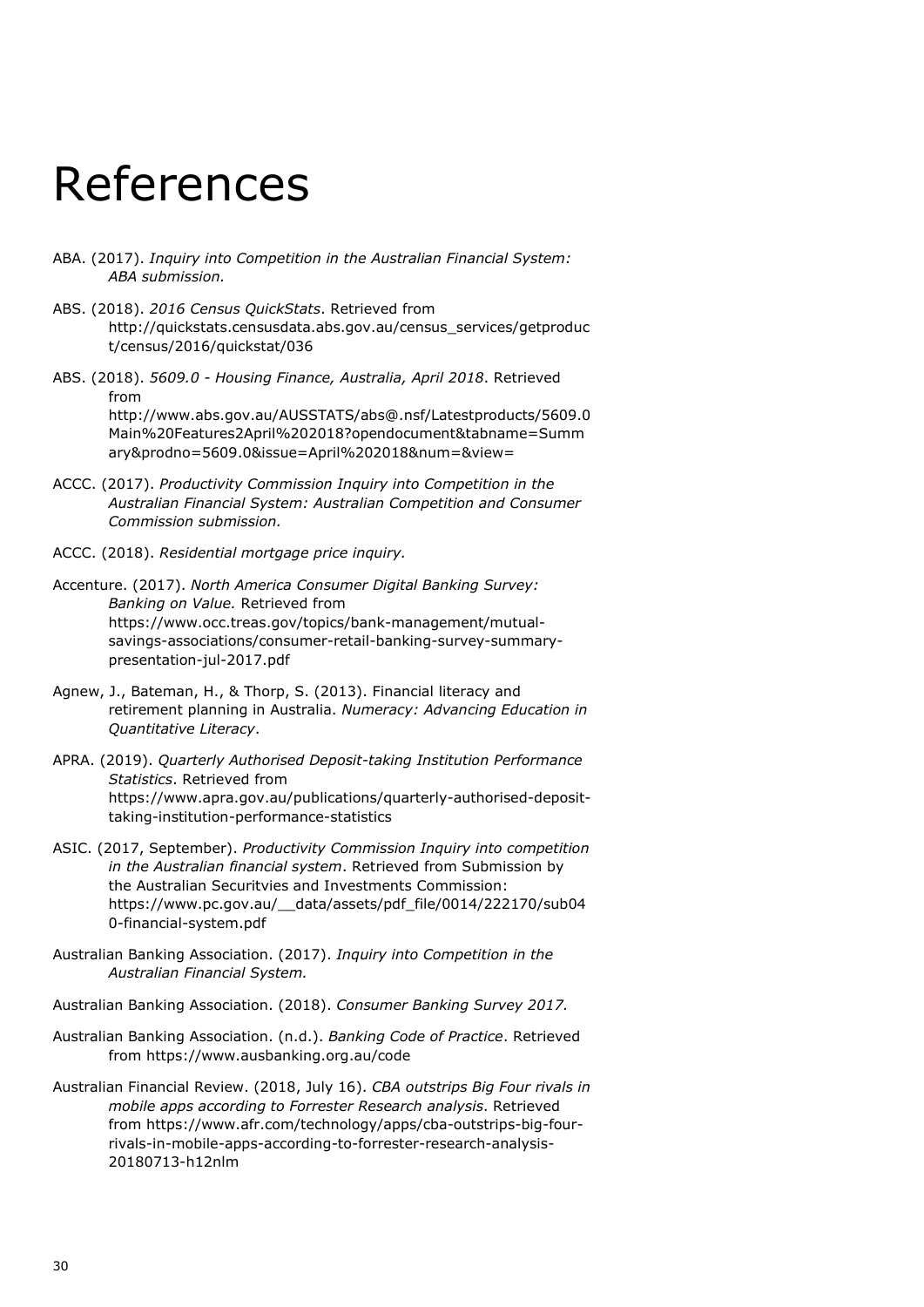- Australian Payments Network. (2017, August 3). Payments Fraud: Media Release. Retrieved from Australian Payments Network: https://www.auspaynet.com.au/insights/media-releases/newreport-payments-fraud-2016
- CHOICE. (2017). Competition in the Australian Financial System: Submission to the Productivity Commission.
- Choice. (2017, July 6). Internet service provider satisfaction survey 2017. Retrieved from https://www.choice.com.au/electronics-andtechnology/internet/connecting-to-the-internet/articles/internetservice-provider-satisfaction-survey-2017
- Competition & Markets Authority. (2015). Retail banking market investigation: Quantitative analysis of searching and switching in personal current accounts.
- Consumer. (2018, April 6). Bank satisfaction survey. Retrieved from https://www.consumer.org.nz/articles/bank-satisfaction-survey
- Cormack, L., & Saffer, C. (2017, August 3). Online credit card fraud on the rise, accounting for 78 per cent of total card fraud in Australia. Retrieved from The Sydney Morning Herald: https://www.smh.com.au/business/consumer-affairs/online-creditcard-fraud-on-the-rise-accounting-for-78-per-cent-of-total-cardfraud-in-australia-20170802-gxnwd7.html
- Deloitte. (2016, October). Customer experience of using mortgage brokers. Retrieved from Market Research Report prepared for the Mortgage & Finance Association of Australia: https://www2.deloitte.com/content/dam/Deloitte/au/Documents/fin ancial-services/deloitte-au-fs-home-loan-preferences-041116.pdf
- Deloitte. (2018). Open banking: A seismic shift. Retrieved from https://www2.deloitte.com/content/dam/Deloitte/au/Documents/fin ancial-services/deloitte-au-fs-open-banking-seismic-shift-180118.pdf

Deloitte Access Economics. (2014). Competition in retail banking.

Elsworth, S. (2017, October 21). Switching telco provider can save you a fortune on your smartphone. Retrieved from News Corp Australia Network:

> https://www.news.com.au/finance/money/costs/switching-telcoprovider-can-save-you-a-fortune-on-your-smartphone/newsstory/5a31e9e91cd2c7aabc918ee2a0bd7895

- Fraser, B. W. (2011). Banking services: cost-effective switching arrangements .
- Hartfree, Y., Evans, J., Kempson, E., & Finney, A. (2016). Personal current account switching: Why don't more people switch and what could encourage them to do so?
- Khoury, P. (2017). Independent Review Code of Banking Practice. Retrieved from http://cobpreview.crkhoury.com.au/wpcontent/uploads/sites/2/2017/02/Report-of-the-Independent-Review-of-the-Code-of-Banking-Practice-2017.pdf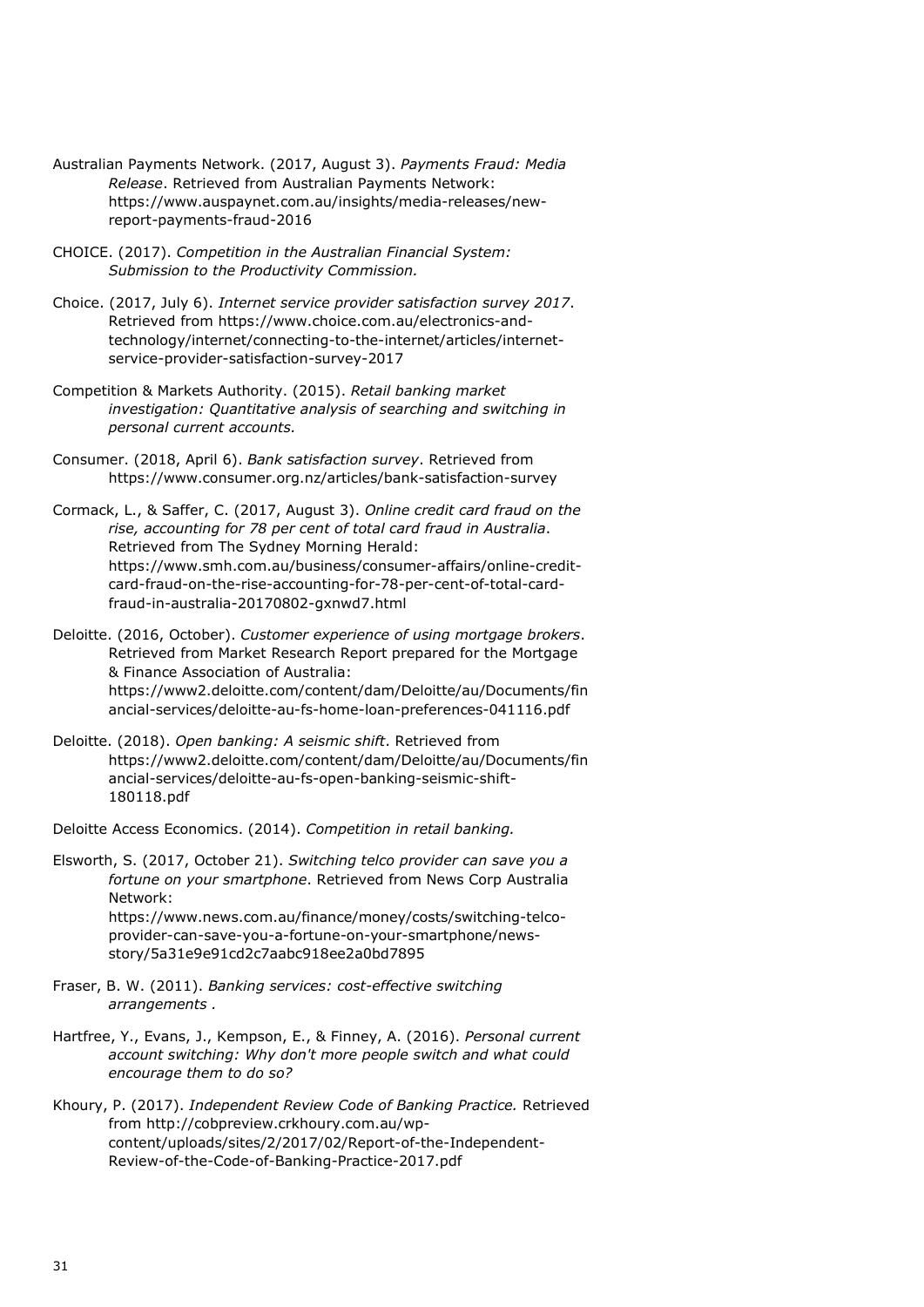Newgate Research. (2017, April). Consumer Research for the Australina Energy Market Commission/s 2017 Retail Competition Review. Retrieved from https://www.aemc.gov.au/sites/default/files/content/62080e52- 06d1-4526-8c92-3eadec24876f/Newgate-Research-AEMC-2017- Retail-Competition-Review-Consumer-Research-Report-F.pdf

- Private Health Insurance Administrative Council. (2013). Competition in the Australian Private Health Insurance Market.
- Productivity Commission. (2018). Competition in the Australian Financial System: Draft Report.
- Reserve Bank of Australia. (2006, March). Financial Stability Review. Retrieved from The Structure of the Australian Financial System: https://www.rba.gov.au/publications/fsr/2006/mar/struct-aus-finsys.html
- Reserve Bank of Australia. (2017). Banking fees in Australia. Retrieved from https://www.rba.gov.au/publications/bulletin/2017/jun/pdf/bu-0617-4-banking-fees-in-australia.pdf

Reserve Bank of Australia. (2018, June). Credit and charge card statistics. Retrieved from Statistical tables: https://www.rba.gov.au/statistics/tables/

- Roy Morgan. (2018, February 16). 2.5 million car insurance policies at risk of switching. Retrieved from http://www.roymorgan.com/findings/7502-2-5-million-carinsurance-policies-at-risk-of-switching-201802160613
- Roy Morgan. (2018, February 27). Satisfaction with banks up again in January. Retrieved from http://www.roymorgan.com/findings/7514 satisfaction-with-banks-up-again-in-january-201802270121
- Roy Morgan. (2018, February 27). Satisfaction with banks up again in January. Retrieved from http://www.roymorgan.com/findings/7514 satisfaction-with-banks-up-again-in-january-201802270121
- Royal Commission into Misconduct in the Banking, Superannuation and Financial Services Industry. (2018). Some Features of the Australian Banking Industry. Retrieved from https://financialservices.royalcommission.gov.au/publications/Docu ments/some-features-of-the-australian-banking-industrybackground-paper-1.pdf
- The Australian Government the Treasury. (2017). Review into Open Banking: giving customers choice, convenience and confidence.
- Treanor, J. (2015, September 15). Bank account switching service gets new advertising push. Retrieved from The Guardian: https://www.theguardian.com/money/2015/sep/14/bank-accountswitching-service-advertising
- World Bank. (2014). Global Financial Inclusion. Retrieved from http://databank.worldbank.org/data/reports.aspx?source=1228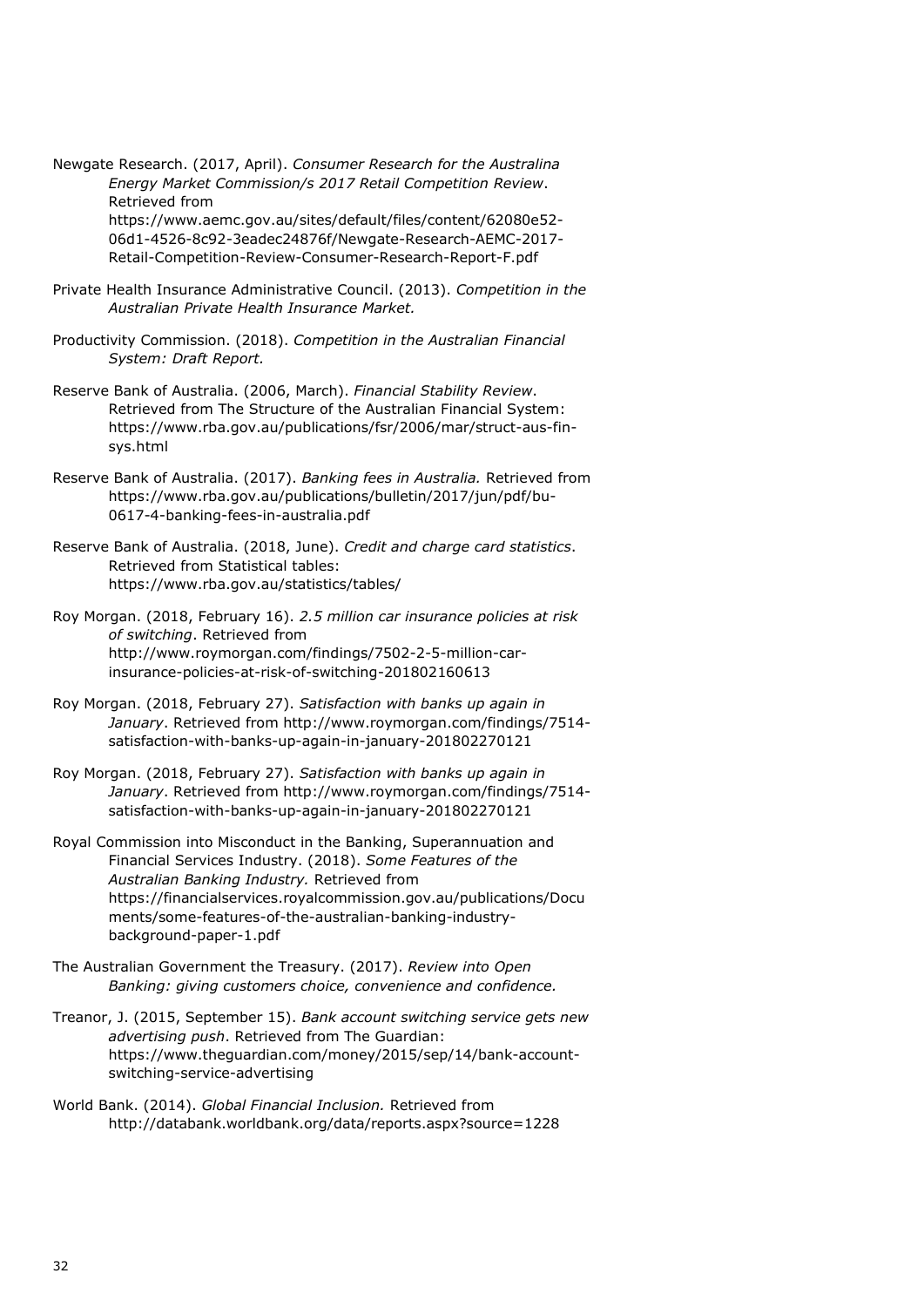### Limitation of our work

#### General use restriction

This report is prepared solely for the internal use of the Australian Banking Association. This report is not intended to and should not be used or relied upon by anyone else and we accept no duty of care to any other person or entity. The report has been prepared for the purpose of set out in our engagement letter dated 4 April 2018. You should not refer to or use our name or the advice for any other purpose.